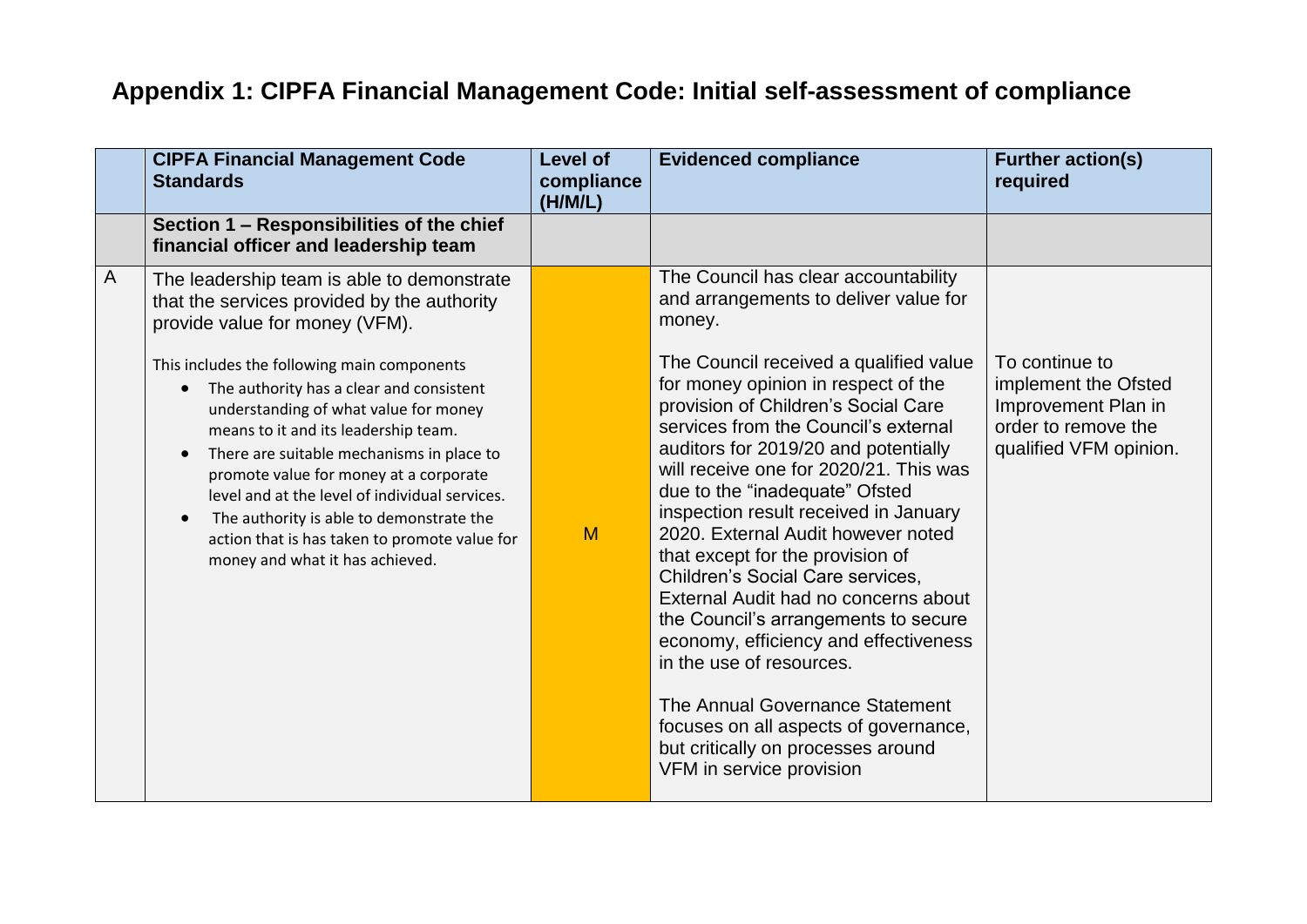|  | The MTFP delivers a robust financial<br>plan through a rigorous budget setting<br>process. One of the key objectives of<br>the MTFP is to provide cost effective<br>services, which demonstrate value for<br>money. |  |
|--|---------------------------------------------------------------------------------------------------------------------------------------------------------------------------------------------------------------------|--|
|  | The performance framework includes,<br>regular monitoring of the Council's<br>Strategic Plan projects to ensure that<br>the key aims of the council are<br>progressed to budget, timescales, and<br>outcomes.       |  |
|  | The quarterly budget and performance<br>monitoring reports to Executive<br>provides regular VFM updates.                                                                                                            |  |
|  | VFM is a key part of any business<br>case submitted and all decision-<br>making groups take decisions with a<br>focus on VFM                                                                                        |  |
|  | Communication of VFM to customers<br>and staff through a variety of<br>channels.                                                                                                                                    |  |
|  | Delivering excellent customer service,<br>which is a key component of VFM.                                                                                                                                          |  |
|  | The Council has a strong record of<br>identifying and delivering efficiency<br>savings with clarity about any impacts<br>on services. Annual savings of over                                                        |  |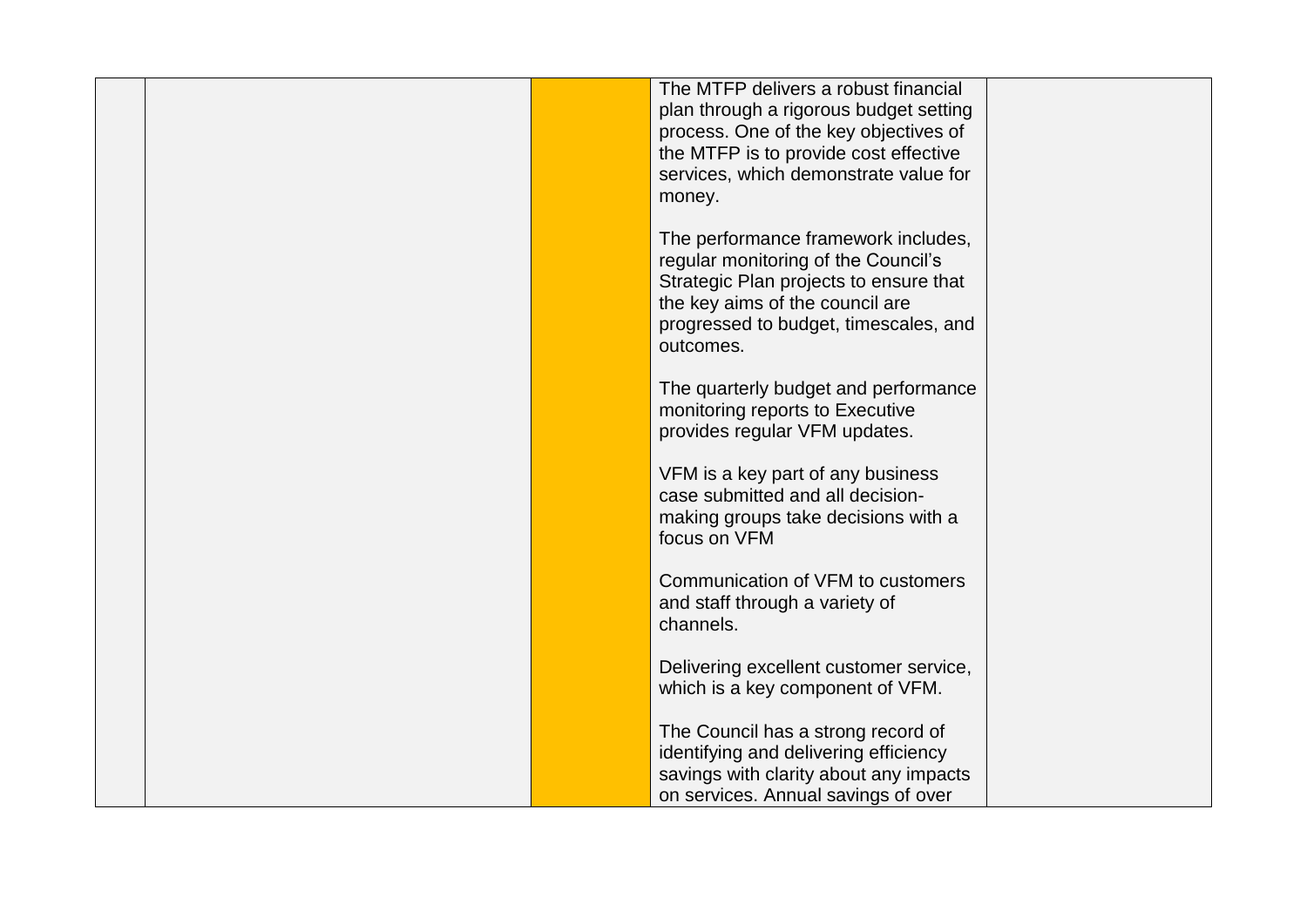|           |                                                                                                                                                                                                                                                                                                                                    |   | £100m have been delivered since<br>2010.                                                                                                                                                                                                                                                                                                                                                                                                                                                                                                                                      |  |
|-----------|------------------------------------------------------------------------------------------------------------------------------------------------------------------------------------------------------------------------------------------------------------------------------------------------------------------------------------|---|-------------------------------------------------------------------------------------------------------------------------------------------------------------------------------------------------------------------------------------------------------------------------------------------------------------------------------------------------------------------------------------------------------------------------------------------------------------------------------------------------------------------------------------------------------------------------------|--|
| B:        | The authority complies with the CIPFA<br>Statement on the Role of the Chief Finance<br>Officer in Local Government (2016).                                                                                                                                                                                                         |   |                                                                                                                                                                                                                                                                                                                                                                                                                                                                                                                                                                               |  |
| <b>B1</b> | The Chief Finance Officer in a local authority<br>is a key member of the leadership team,<br>helping it to develop and implement strategy<br>and to resource and deliver the authority's<br>strategic objectives sustainably and in the<br>public interest.                                                                        | H | The Director of Finance is a key<br>member of the corporate Leadership<br>Management Team of the Council and<br>is involved in developing and<br>implementing strategy.                                                                                                                                                                                                                                                                                                                                                                                                       |  |
| <b>B2</b> | The Chief Finance Officer in a local authority<br>must be actively involved in, and able to<br>bring influence to bear on, all material<br>business decisions to ensure immediate and<br>longer-term implications, opportunities and<br>risks are fully considered and aligned with<br>the authority's overall financial strategy. | H | All material decisions that require the<br>approval of senior officers or Members<br>must have first been considered by<br>the Director of Finance.<br>All Council and Executive reports are<br>discussed in advance and agree by<br>the corporate Leadership<br>Management Team.<br>The Chief Finance Officer leads on the<br>Council's MTFP and ensures that all<br>risks are considered and detailed as<br>part of the MTFP, in conjunction with<br>the other members of the senior<br>leadership team (Executive Members<br>and corporate Leadership<br>Management Team). |  |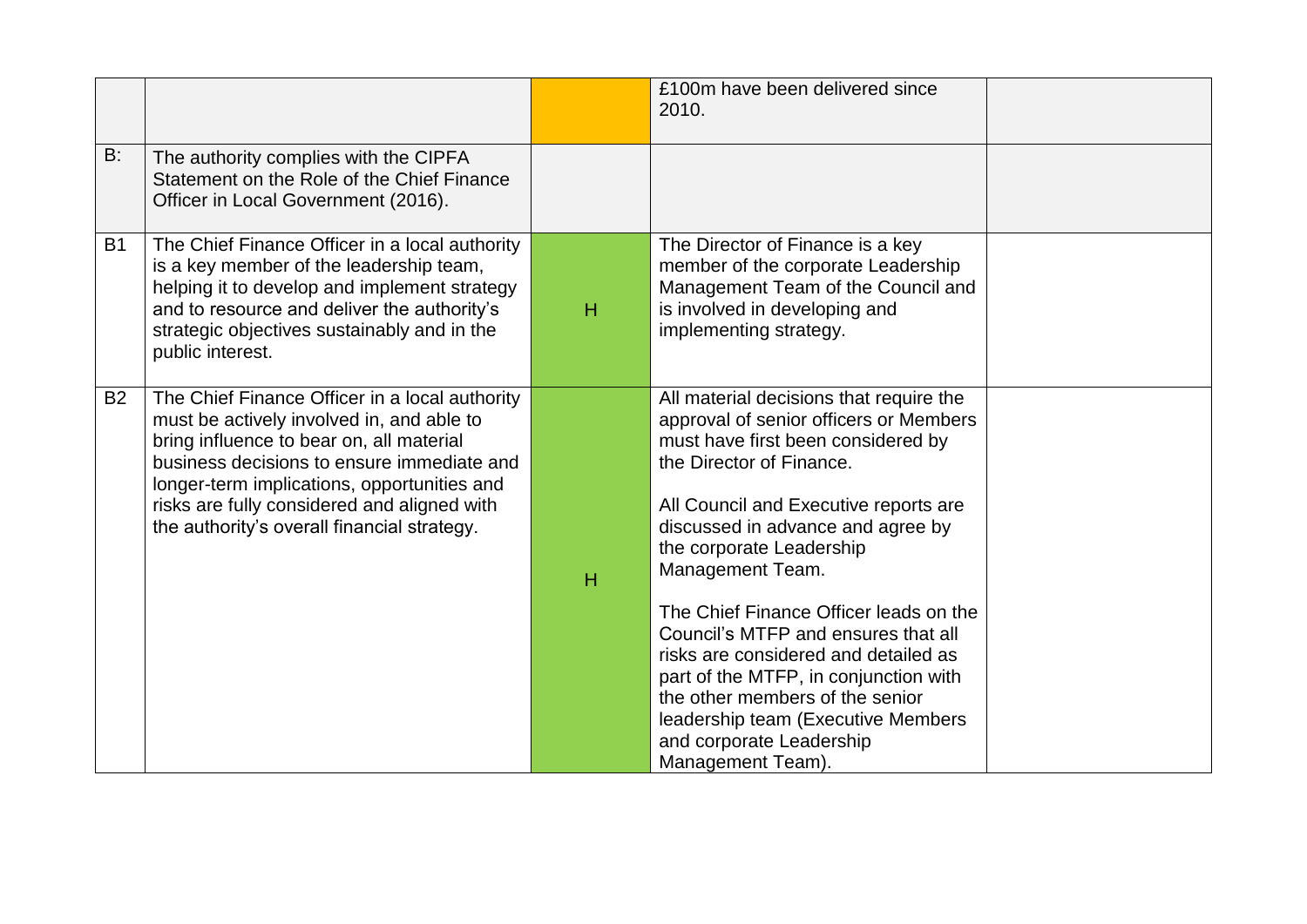| <b>B3</b> | The Chief Finance Officer in a local authority<br>must lead the promotion and delivery by the<br>whole authority of good financial<br>management so that public money is<br>safeguarded at all times and used<br>appropriately, economically, efficiently, and<br>effectively. The Chief Finance Officer should<br>regularly review the skillsets of elected<br>members and all officers with<br>budget/financial management responsibility<br>and ensure appropriate support is provided. | $\overline{H}$ | Good financial management is<br>promoted throughout the Authority<br>through regular communication.<br>All managers with budgetary<br>responsibility receive training and<br>regular one-to-one meetings with a<br>member of the Finance team.<br>Regular briefings on financial matters<br>are held with Elected Members, with<br>any new Elected Members receiving<br>additional support.                                                                                                                                                                                                                                                                                                               |                                                                                                                                                                                                                                                              |
|-----------|--------------------------------------------------------------------------------------------------------------------------------------------------------------------------------------------------------------------------------------------------------------------------------------------------------------------------------------------------------------------------------------------------------------------------------------------------------------------------------------------|----------------|-----------------------------------------------------------------------------------------------------------------------------------------------------------------------------------------------------------------------------------------------------------------------------------------------------------------------------------------------------------------------------------------------------------------------------------------------------------------------------------------------------------------------------------------------------------------------------------------------------------------------------------------------------------------------------------------------------------|--------------------------------------------------------------------------------------------------------------------------------------------------------------------------------------------------------------------------------------------------------------|
| <b>B4</b> | The Chief Finance Officer must lead and<br>direct a finance function that is resourced to<br>be fit for purpose The Chief Finance Officer<br>should regularly review the skillsets of all<br>finance staff with senior budget/financial<br>management responsibility and ensure<br>ongoing appropriate support is provided.<br>The ratio of qualified staff as a proportion of<br>total finance staff ensures that the finance<br>function has the necessary financial<br>competence.      | M              | The Finance function is adequately<br>resourced with experienced staff, a<br>large number of whom have been with<br>the Council for a number of years.<br>There is however a key post of Chief<br>Accountant that is currently vacant<br>and has been vacant for over a year<br>despite several attempts to appoint to<br>the post. The duties of the post are<br>currently being covered by existing<br>staff and the post is currently being re-<br>advertised. If it is still not possible to<br>appoint a suitably qualified and<br>experienced person then a review<br>across the whole of Finance will be<br>required to ensure that the duties of<br>the post are covered on a long-term<br>basis. | Recruit to the vacant<br><b>Chief Accountant post</b><br>with a suitably qualified<br>and experienced person,<br>or if not possible to<br>appoint to post then<br>conduct review across<br>Finance to ensure that<br>the appropriate skills are<br>in place. |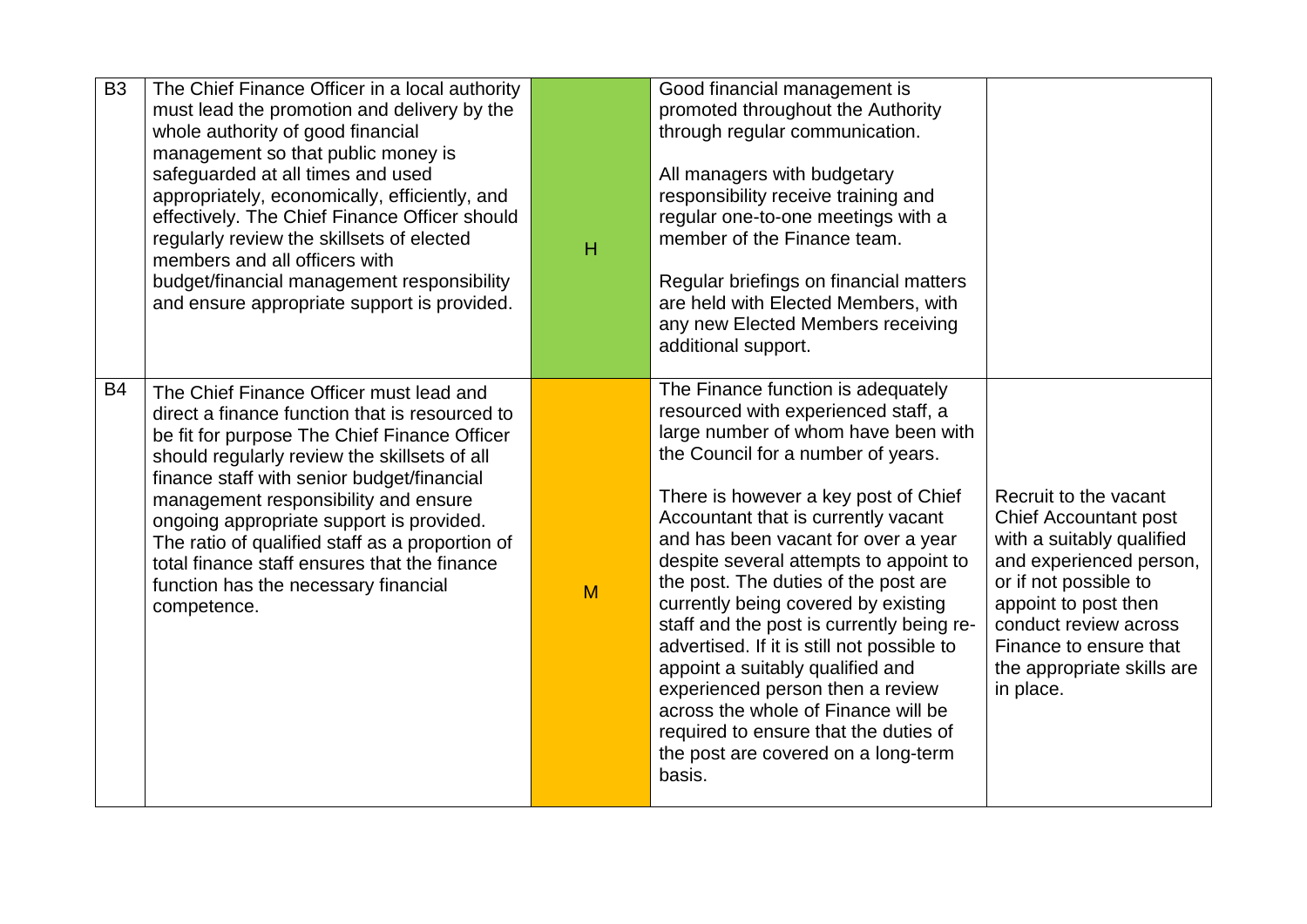| A number of the team are either<br>qualified or actively studying for an<br>accountancy qualification, with a<br>number of staff in training posts<br>currently studying for accountancy<br>qualifications that are fully paid for by<br>the Council.                                                         | Continue to offer finance<br>staff training<br>opportunities, and<br>encourage them to<br>undertake professional<br>accountancy<br>qualifications. |
|---------------------------------------------------------------------------------------------------------------------------------------------------------------------------------------------------------------------------------------------------------------------------------------------------------------|----------------------------------------------------------------------------------------------------------------------------------------------------|
| There is however a fairly low ratio of<br>fully qualified accountants at a senior<br>level (Finance Business Partner) with<br>only two of the five Finance Business<br>Partners being qualified, however the<br>remaining possessing a large number<br>of years of experience in local<br>government finance. | Continue with the current<br>trainee accountant /<br>accounting technician<br>programme.                                                           |
| The age profile of Finance staff is on<br>the high side and this is a potential<br>area of concern in the future.                                                                                                                                                                                             | Develop a plan and<br>pathways to improve<br>succession planning,<br>and to address the age<br>demographic of finance<br>staff.                    |
| A number of Finance staff have<br>completed the CIPFA Finance<br><b>Business Partner qualification.</b><br>All officers undertake continuing<br>professional development as required<br>by their accounting bodies.                                                                                           | <b>Future vacant Finance</b><br><b>Business Partner posts</b><br>will target qualified<br>accountant applicants.                                   |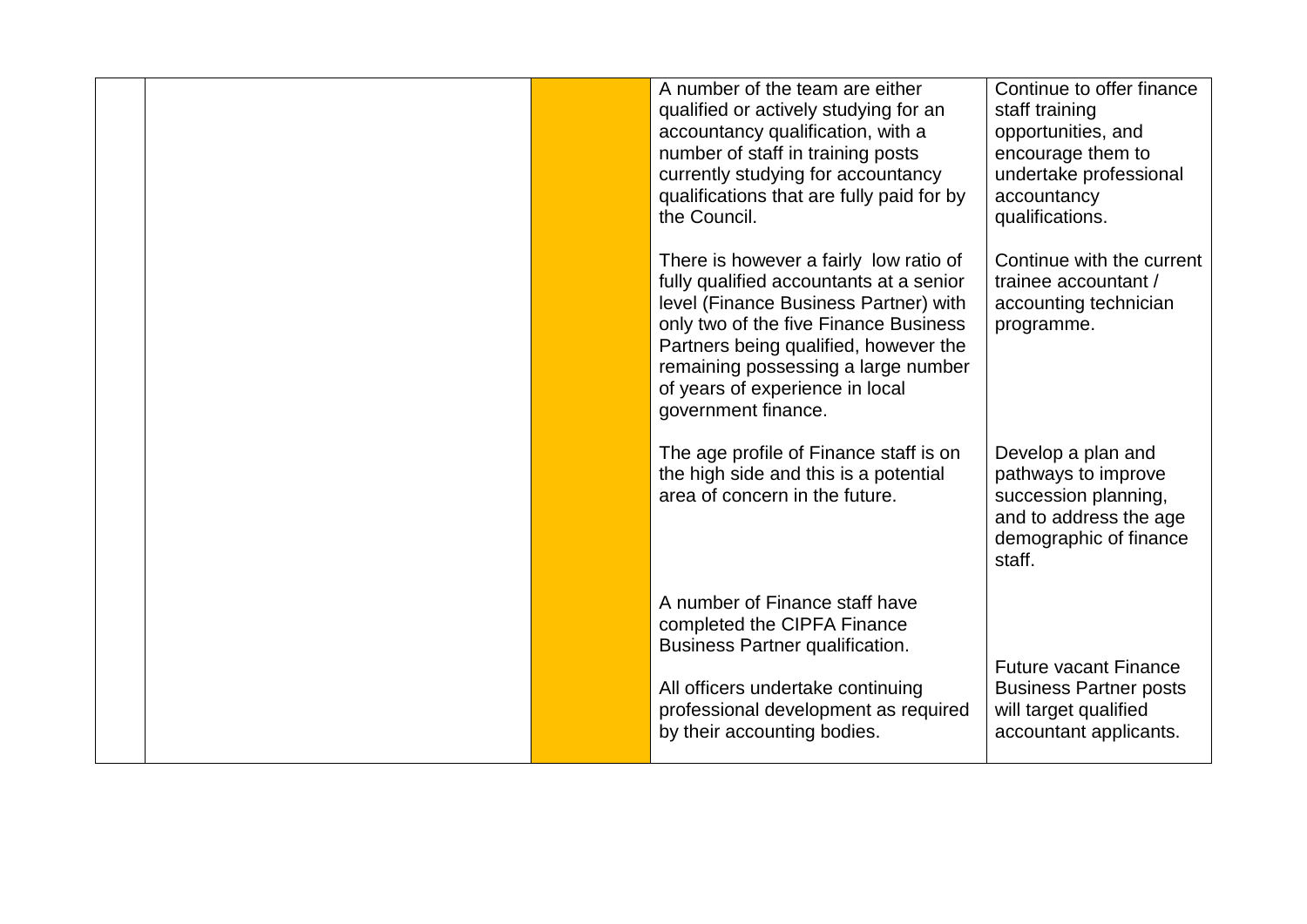| B <sub>5</sub> |                                                                                                                                                                                                                                                                                                                                                                                         |   | External specialist expertise, i.e.<br>treasury management advisors, are<br>also used by the Council.<br>The Director of Finance is CIPFA                                                                                                                                                                                                                                                                        |  |
|----------------|-----------------------------------------------------------------------------------------------------------------------------------------------------------------------------------------------------------------------------------------------------------------------------------------------------------------------------------------------------------------------------------------|---|------------------------------------------------------------------------------------------------------------------------------------------------------------------------------------------------------------------------------------------------------------------------------------------------------------------------------------------------------------------------------------------------------------------|--|
|                | The Chief Finance Officer must be<br>professionally qualified and suitably<br>experienced. The Chief Finance Officer must<br>be able to demonstrate adherence to<br>professional CPD requirements on an<br>annual basis.                                                                                                                                                                | н | qualified with significant experience of<br>local government finance. CPD is<br>demonstrated as part of their CIPFA<br>membership obligations.                                                                                                                                                                                                                                                                   |  |
| B <sub>6</sub> | The Chief Finance Officer should promote<br>the highest standards of ethical behaviour in<br>the conduct of financial management.<br>Professionally qualified staff should<br>evidence an ongoing commitment to the<br>principles of objectivity, integrity professional<br>behaviour, professional competence, dues<br>care and confidentiality.                                       | н | Professionally qualified staff are<br>required to adhere to the ethical<br>standards of their professional bodies<br>and that of the Council.                                                                                                                                                                                                                                                                    |  |
| <b>B7</b>      | To enable financially informed decision<br>making: The Chief Finance Officer should be<br>able to provide the leadership team with<br>sound advice on the key principles of local<br>government finance; and The Chief Finance<br>Officer should be able to demonstrate a<br>sound system which ensures the authority<br>has access to high standards of technical<br>financial advice. | H | The Director of Finance is an integral<br>part of the Council's corporate<br>Leadership Management Team and<br>provides sound advice as part of this<br>role.<br>The authority also has access to<br>specialist technical advice through<br>external contacts to discuss national<br>issues.<br>The Director of Finance is also part of<br>North East Director of Resources<br>group and Tees Valley Director of |  |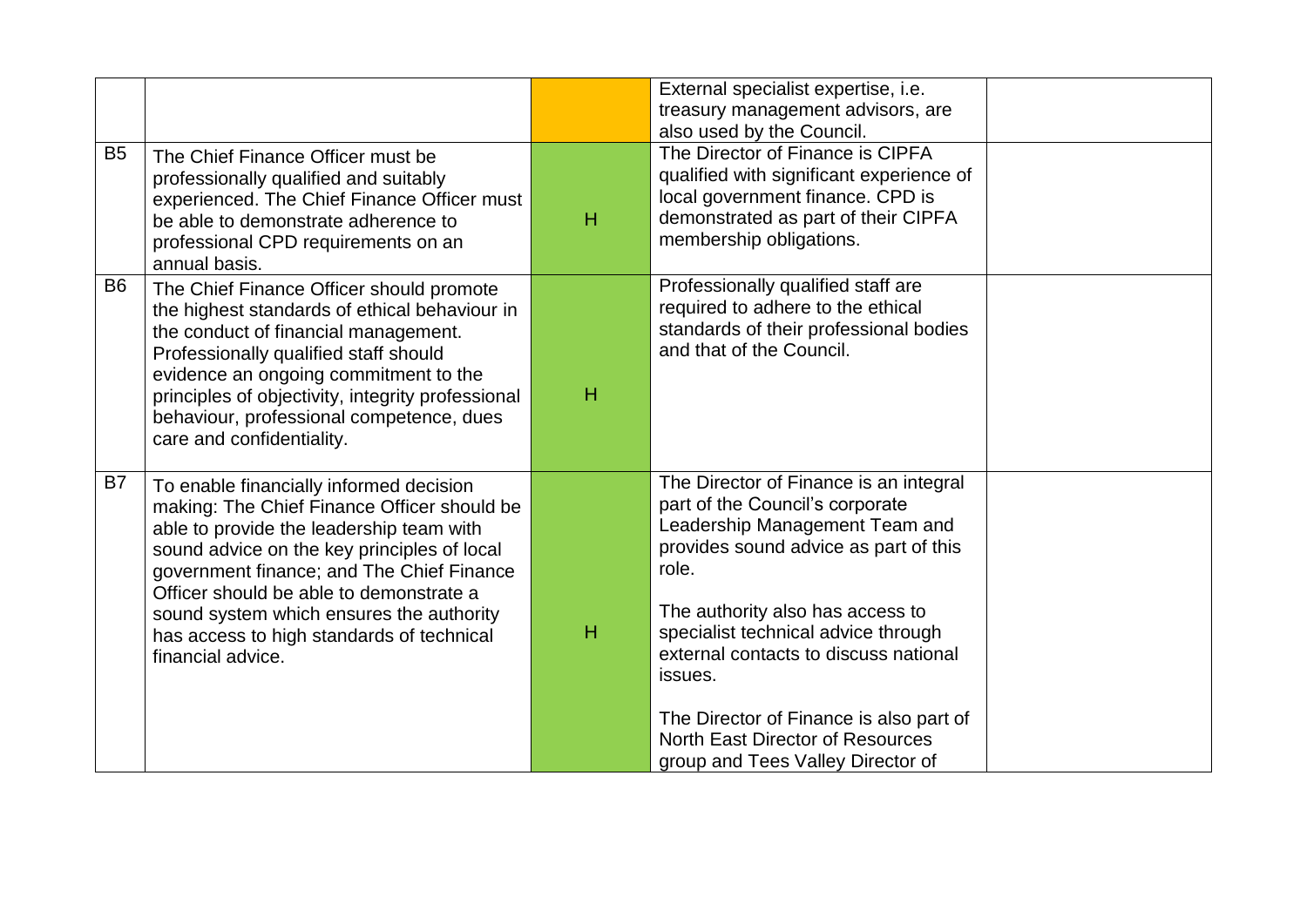|                |                                                                                                                                                                                                                                         |   | Resources groups to share best<br>practice.                                                                                                                                                                                                                                                                                                 |  |
|----------------|-----------------------------------------------------------------------------------------------------------------------------------------------------------------------------------------------------------------------------------------|---|---------------------------------------------------------------------------------------------------------------------------------------------------------------------------------------------------------------------------------------------------------------------------------------------------------------------------------------------|--|
| B <sub>8</sub> | The chief finance officer should report<br>explicitly on the affordability and risk<br>associated with the capital strategy and<br>where appropriate have access to<br>specialised advice to enable them to reach<br>their conclusions. | H | The affordability and risk of the<br>Council's capital investment strategy<br>is an integral part of the Council's<br>annual Budget Report, quarterly<br>budget monitoring reports, MTFP, and<br>Strategic Plan.<br>External specialist expertise, i.e.<br>treasury management advisors, are<br>also used by the Council where<br>required. |  |
| B <sub>9</sub> | The chief finance officer must establish the<br>reporting and monitoring processes, and<br>integrate the treasury management<br>indicators into the overall financial planning<br>process.                                              | H | There is an established process for<br>reporting and monitoring of treasury<br>management indictors.<br>Treasury management indicators are<br>approved alongside the budget each<br>year.                                                                                                                                                   |  |
|                | Section 2 – Governance and financial<br>management style                                                                                                                                                                                |   |                                                                                                                                                                                                                                                                                                                                             |  |
| $\mathsf{C}$   | The leadership team demonstrates in its<br>actions and behaviours responsibility for<br>governance and internal control.                                                                                                                |   |                                                                                                                                                                                                                                                                                                                                             |  |
| C <sub>1</sub> | The leadership team espouses the Nolan<br>principles.                                                                                                                                                                                   | H | The leadership exhibit the Nolan<br>principles of public life.                                                                                                                                                                                                                                                                              |  |
| C <sub>2</sub> | The authority has a clear framework for<br>governance and internal control                                                                                                                                                              | н | There are Financial and Contract<br>Procedure Rules which are subject to                                                                                                                                                                                                                                                                    |  |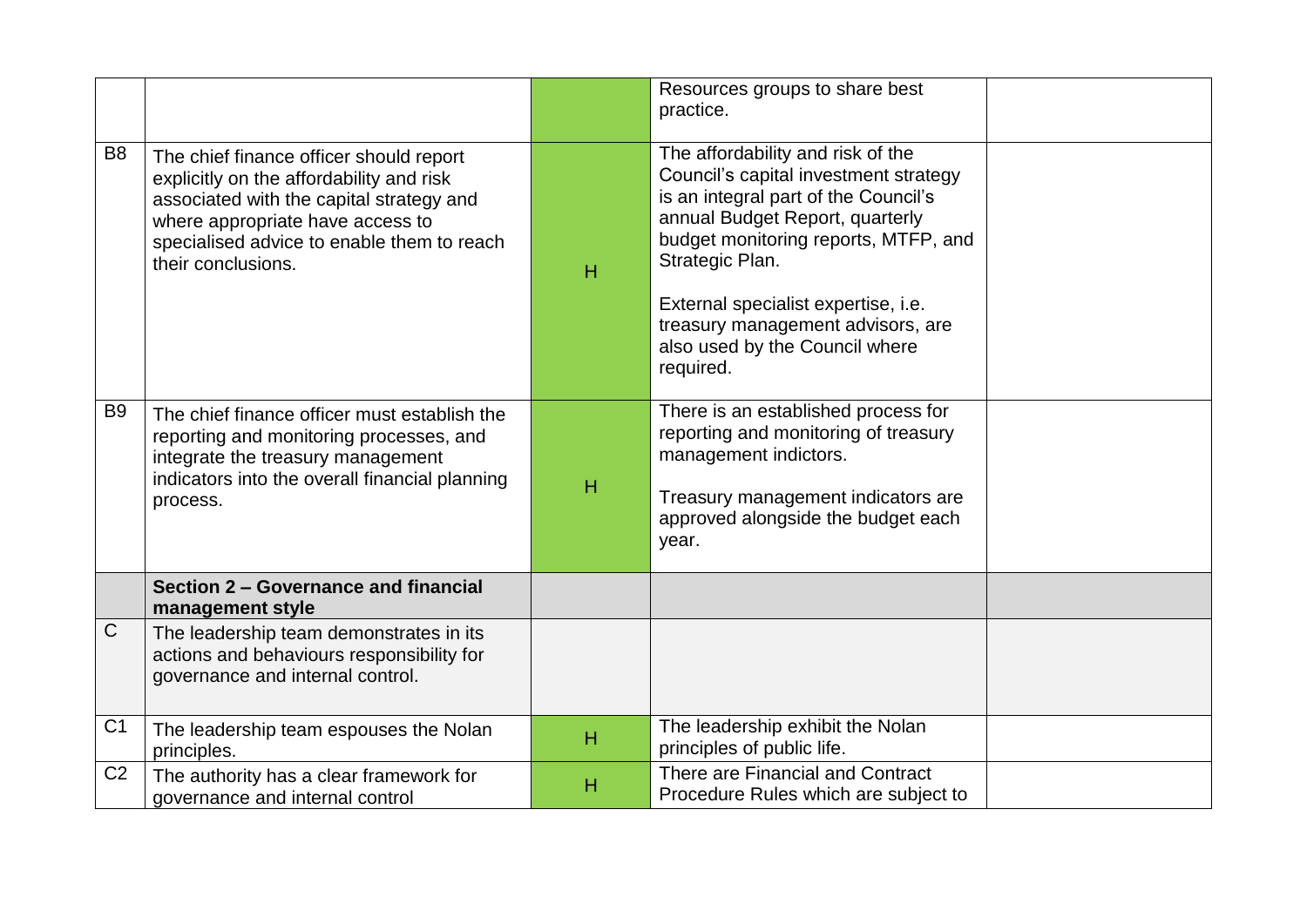|                |                                                                                                                             |   | a full review on a regular basis, these<br>go to Corporate Affairs and Audit<br>Committee and then Full Council for<br>approval. These are clear about the<br>respective authorisation limits for<br>authorisation of contracts and the<br>subsequent commitment/incurrence of<br>expenditure.                                                             |  |
|----------------|-----------------------------------------------------------------------------------------------------------------------------|---|------------------------------------------------------------------------------------------------------------------------------------------------------------------------------------------------------------------------------------------------------------------------------------------------------------------------------------------------------------|--|
|                |                                                                                                                             |   | The Council's Affairs and Audit<br>Committee, as part of its Terms of<br>Reference, considers all aspects of<br>audit activity both internal and external<br>audit, and keeps under review the<br><b>Councils arrangements for Corporate</b><br>Governance and proposes from time<br>to time necessary actions to ensure<br>compliance with best practice. |  |
|                |                                                                                                                             |   | There is a Code of Conduct for<br>Members, which is overseen by the<br><b>Standards Committee.</b><br>The authority has in place a clear<br>framework for governance and internal<br>controls through its Code of Corporate<br>Governance.                                                                                                                 |  |
| C <sub>3</sub> | The leadership team has established<br>effective arrangements for assurance,<br>internal audit and internal accountability. | H | There are effective arrangements for<br>assurance, internal audit and internal<br>accountability. Any areas of concern<br>raised through those arrangements<br>are managed robustly and<br>transparently.                                                                                                                                                  |  |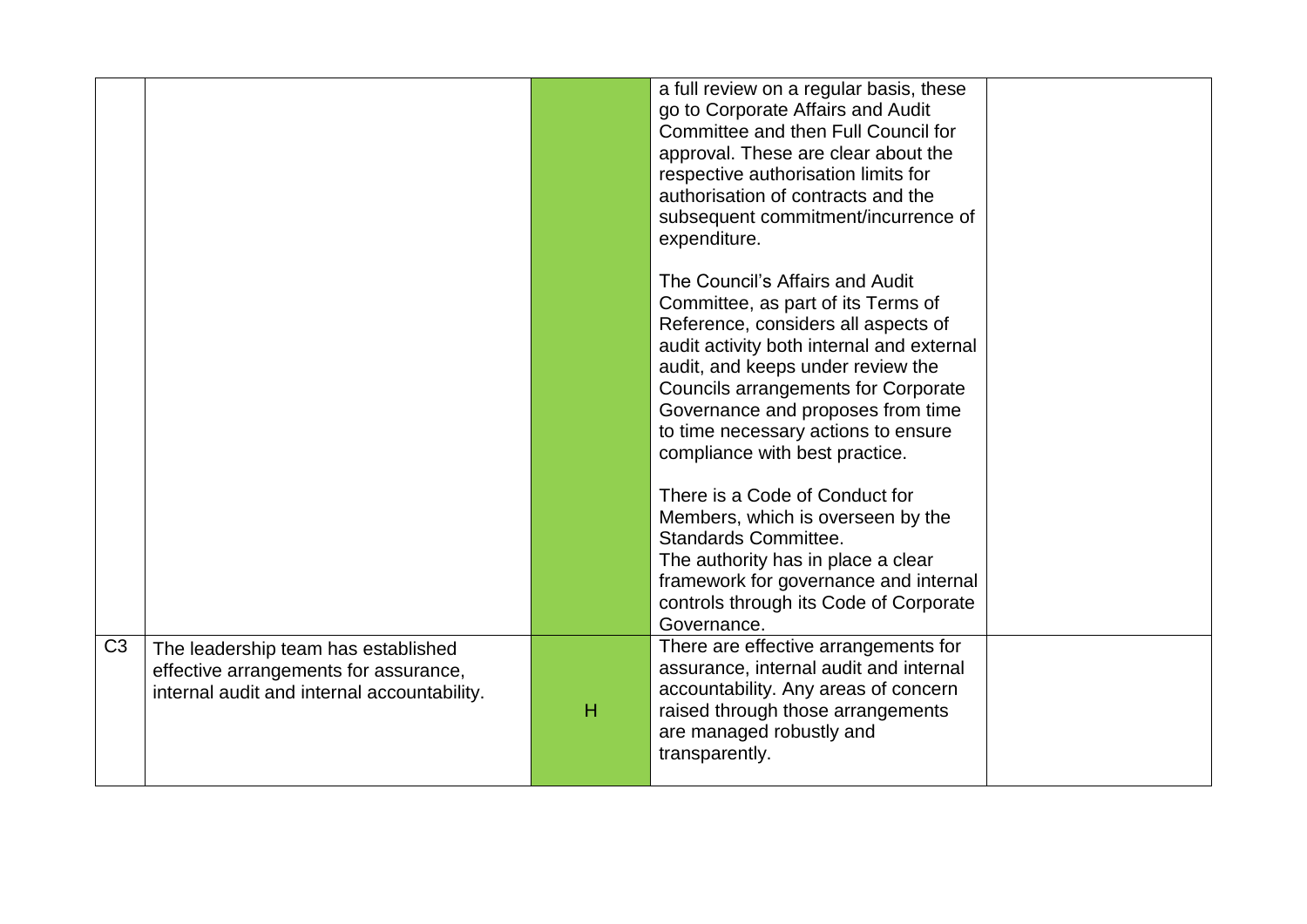|                |                                                                                                                        |   | Internal controls are tested annually<br>as part of the work of Internal Audit.<br>The work of internal audit is governed<br>by the Accounts and Audit<br>Regulations 2015 and relevant<br>professional standards. These include<br>the Public Sector Internal Audit<br>Standards (PSIAS), CIPFA guidance<br>on the application of those standards<br>in Local Government and the CIPFA<br>Statement on the role of the Head of<br>Internal Audit. |  |
|----------------|------------------------------------------------------------------------------------------------------------------------|---|----------------------------------------------------------------------------------------------------------------------------------------------------------------------------------------------------------------------------------------------------------------------------------------------------------------------------------------------------------------------------------------------------------------------------------------------------|--|
| C <sub>4</sub> | The leadership team espouses high<br>standards of governance and internal<br>control.                                  | H | The leadership team espouses high<br>standards of governance and internal<br>control and communicates these<br>clearly to all staff.                                                                                                                                                                                                                                                                                                               |  |
| C <sub>5</sub> | The leadership team nurtures a culture of<br>effective governance and robust internal<br>control across the authority. | Н | There is a culture of effective<br>governance and robust internal<br>control. Internal audit is used to bring<br>focus to any areas of concern and to<br>ensure that standards remain high.                                                                                                                                                                                                                                                        |  |
| D:             | The authority applies the CIPFA/SOLACE<br>Delivering Good Governance in Local<br>Government: Framework (2016).         |   |                                                                                                                                                                                                                                                                                                                                                                                                                                                    |  |
| D <sub>1</sub> | The authority maintains an effective audit<br>committee.                                                               |   | The Authority has a Corporate Affairs<br>and Audit Committee that meets at<br>least 11 times annually.                                                                                                                                                                                                                                                                                                                                             |  |
|                |                                                                                                                        | н | The Corporate Affairs and Audit<br>Committee, as part of its Terms of<br>Reference                                                                                                                                                                                                                                                                                                                                                                 |  |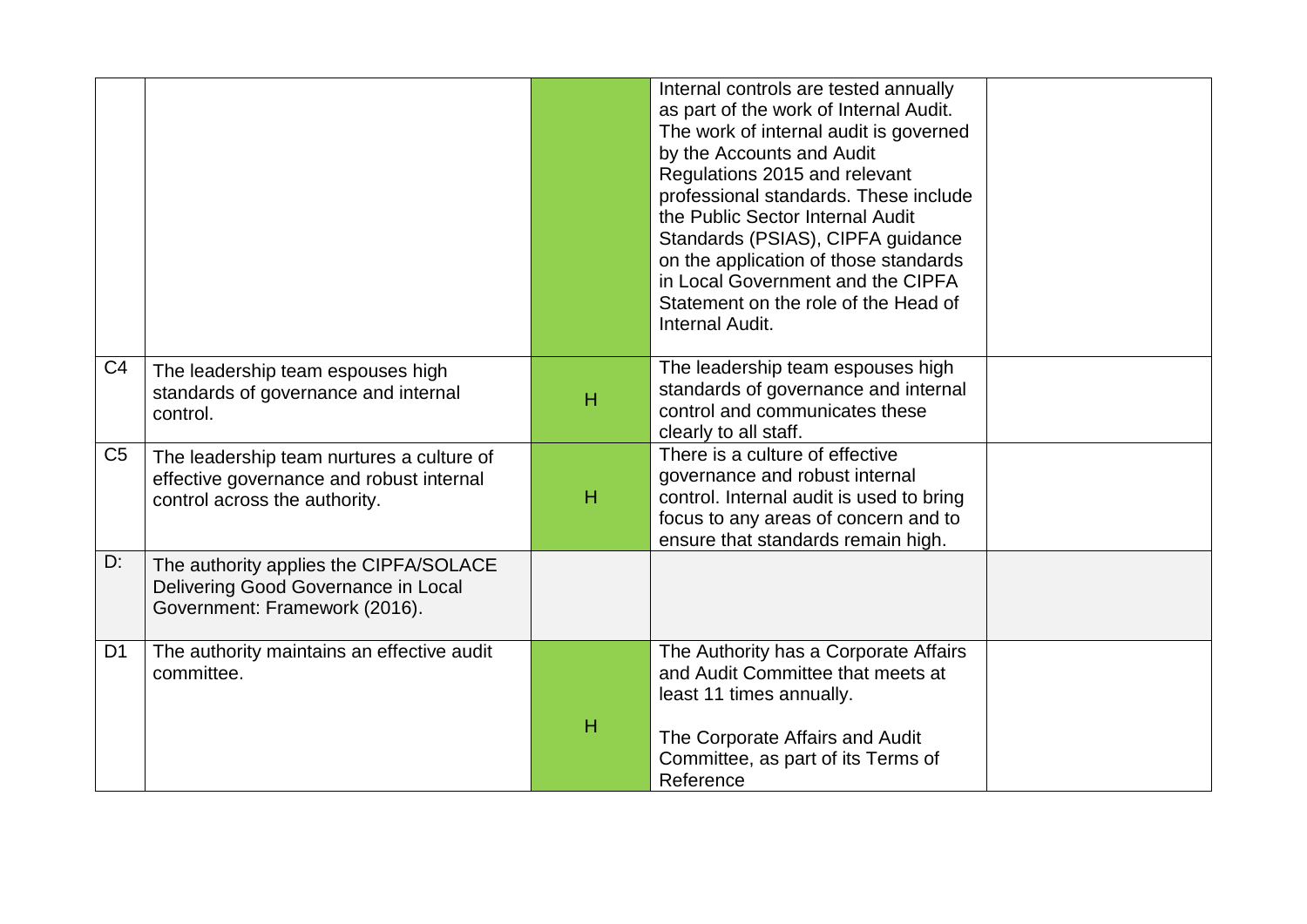|                |                                                                                                                                                                                                                                                                                                                                                                                                                                 |   | Deals with any matter which is<br>not an Executive function, and<br>has not been delegated to any<br>other committee of the Council<br>Monitors the progress and<br>performance of internal audit<br>Ensures co-ordination between<br>internal and external auditors<br>Keeps under review the<br>Council's arrangements for<br>Corporate Governance and<br>proposes from time to time<br>necessary actions to ensure<br>compliance with best practice |  |
|----------------|---------------------------------------------------------------------------------------------------------------------------------------------------------------------------------------------------------------------------------------------------------------------------------------------------------------------------------------------------------------------------------------------------------------------------------|---|--------------------------------------------------------------------------------------------------------------------------------------------------------------------------------------------------------------------------------------------------------------------------------------------------------------------------------------------------------------------------------------------------------------------------------------------------------|--|
| D <sub>2</sub> | The audit committee receives and monitors<br>the implementation of internal and external<br>audit recommendations. When threats to the<br>financial sustainability of the authority are<br>identified by auditors the audit committee<br>should ensure that the recommendations are<br>communicated to the leadership team and<br>that the committee are informed of the<br>effectiveness of the leadership team's<br>response. | H | An update on the progress of<br>recommendations arising from audit<br>reports is a standing agenda item for<br>the Corporate Affairs and Audit<br>Committee. All audit reports and<br>recommendations are considered by<br>the relevant management. All<br>recommendations and progress<br>against actions are monitored by the<br><b>Council's Leadership Management</b><br>Team.                                                                     |  |
| D <sub>3</sub> | The authority has a PSIAS conformant<br>internal audit function.                                                                                                                                                                                                                                                                                                                                                                | н | There is a strong independent internal<br>audit function provided by Veritau<br>Tees Valley Limited, which produces<br>reporting and recommendations                                                                                                                                                                                                                                                                                                   |  |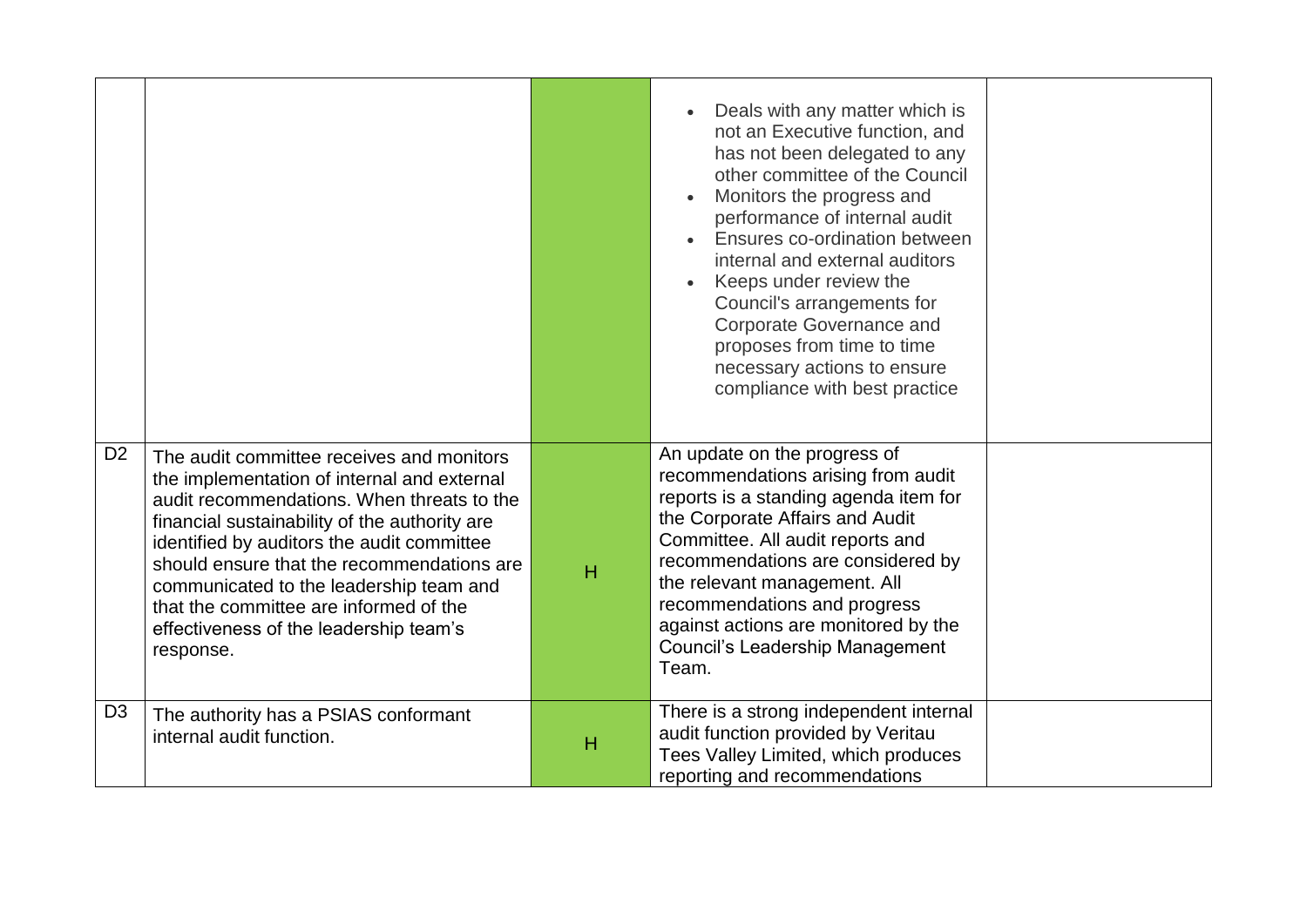|                |                                                                                                                                                                                                                                                       |   | across all functions. The internal audit<br>function compliant with PSIAS.                                                                                                                                                                                                                                                                                                                                                                                                                                                                  |                                                                                                                                                                                        |
|----------------|-------------------------------------------------------------------------------------------------------------------------------------------------------------------------------------------------------------------------------------------------------|---|---------------------------------------------------------------------------------------------------------------------------------------------------------------------------------------------------------------------------------------------------------------------------------------------------------------------------------------------------------------------------------------------------------------------------------------------------------------------------------------------------------------------------------------------|----------------------------------------------------------------------------------------------------------------------------------------------------------------------------------------|
| E:             | The financial management style of the<br>authority supports financial sustainability                                                                                                                                                                  |   |                                                                                                                                                                                                                                                                                                                                                                                                                                                                                                                                             |                                                                                                                                                                                        |
| E1             | The organisation has an effective framework<br>of financial accountability that is clearly<br>understood and applied throughout, from the<br>political leaders, elected members to<br>directors, finance officers and front line<br>service managers. | H | <b>Financial Regulations and Instructions</b><br>provide a clear and understandable<br>framework for accountability. They set<br>out financial responsibilities for<br>Directors, Head of Services, Budget<br>Managers, and all employees of the<br>Council and all Elected Members.                                                                                                                                                                                                                                                        |                                                                                                                                                                                        |
| E2             | Finance teams and the organisation they<br>support are actively committed to continuous<br>improvement focused on efficient and<br>effective delivery and organisational<br>performance.                                                              | M | Finance operate a CIPFA Finance<br><b>Business Partner model, directly</b><br>working with services. This enables<br>service provision to be tailored to the<br>needs of services with changes being<br>made as required.<br>Finance teams seek continuous<br>service improvement, examining new<br>methods of working to provide more<br>efficient and effective service delivery.<br>There is still some work to do around<br>removing some tasks undertaken<br>which take longer than required, and<br>produce little or no added value. | Continue to seek service<br>improvement in provision<br>of finance services by<br>reviewing all tasks<br>undertaken and systems<br>used, and making<br>improvements where<br>required. |
| E <sub>3</sub> | Enabling transformation: the finance team<br>have input into strategic and operational<br>plans taking into account proactive risk                                                                                                                    | M | While Finance have input into<br>strategic and operational plans, this is<br>not necessarily always at an early                                                                                                                                                                                                                                                                                                                                                                                                                             | Strengthen the project<br>management approach<br>to ensure early                                                                                                                       |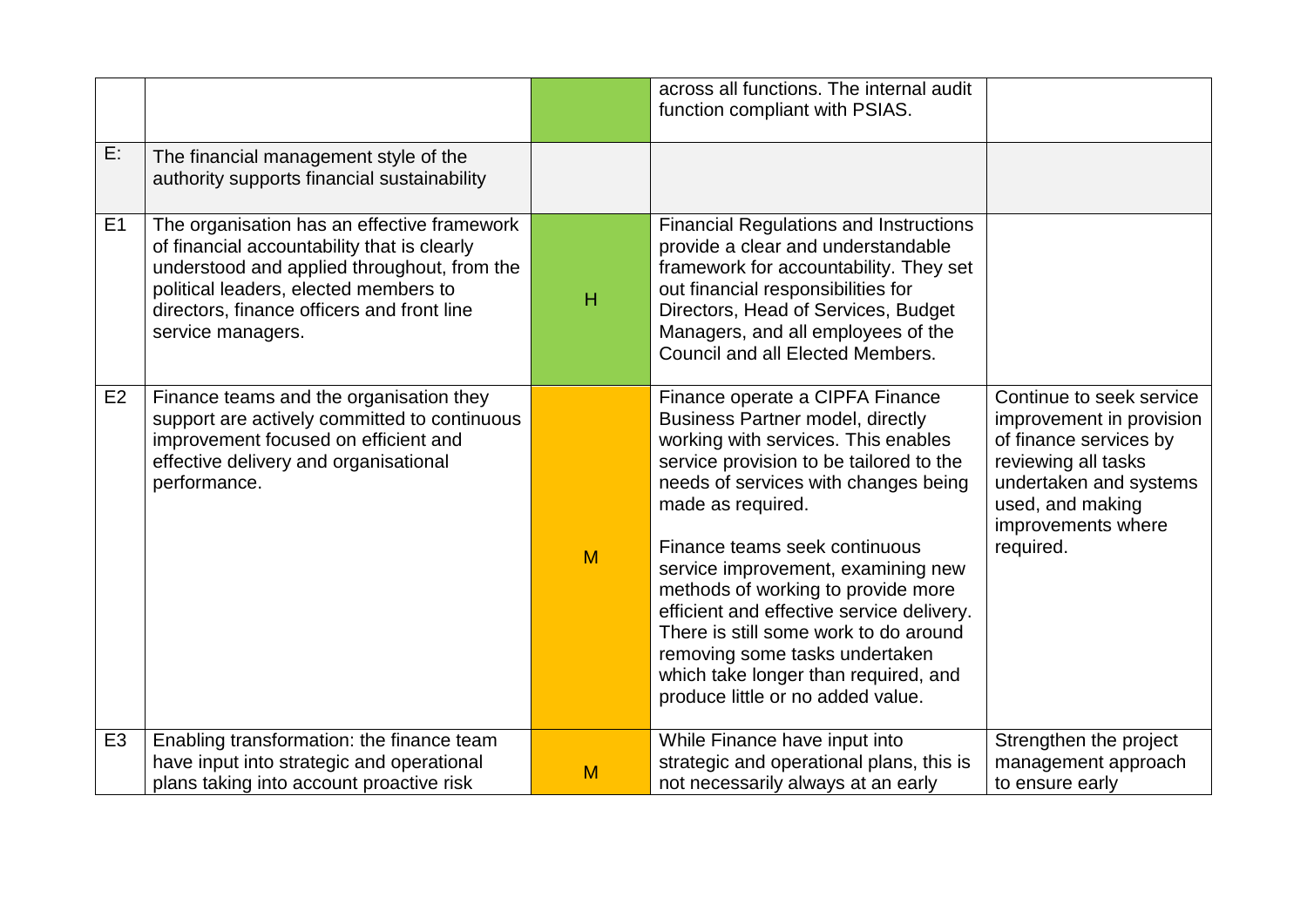|                | management, clear strategic directions and<br>focus-based outcomes.                                                                                                                                                                                                                                |   | enough stage to fully support and<br>enable transformation. This is<br>especially the case with projects.                                                                                                                                                                                                                                                                                                                                                                                                                                                                                                            | involvement for finance,<br>in project management<br>business cases as part<br>of the approval process,<br>in order to ensure value<br>for money. |
|----------------|----------------------------------------------------------------------------------------------------------------------------------------------------------------------------------------------------------------------------------------------------------------------------------------------------|---|----------------------------------------------------------------------------------------------------------------------------------------------------------------------------------------------------------------------------------------------------------------------------------------------------------------------------------------------------------------------------------------------------------------------------------------------------------------------------------------------------------------------------------------------------------------------------------------------------------------------|---------------------------------------------------------------------------------------------------------------------------------------------------|
| E <sub>4</sub> | Managers understand they are responsible<br>for delivering services cost effectively and<br>are held accountable for doing so. Financial<br>literacy is diffused throughout the<br>organisation so that decision takers<br>understand and manage the financial<br>implications of their decisions. | M | Budgets and financial approval limits<br>are clearly delegated to budget<br>managers. Meetings are held regularly<br>with budget managers to ensure<br>implications of decisions are<br>understood and that managers are<br>responsible for those decisions.<br>Directors are held accountable for<br>their Directorate budgets. There is<br>however not full accountability by all<br>budget managers for the budgets they<br>hold and for over/underspends on the<br>budgets they are responsible for. This<br>is particularly an issue where external<br>factors exist, such as increased<br>demand for services. | Improve accountability of<br>budgets by all budget<br>managers and take<br>corrective action where<br>required.                                   |
| E <sub>5</sub> | The financial management of the authority<br>has been critically evaluated.                                                                                                                                                                                                                        | H | Internal Audit reviews the core<br>financial controls on an annual basis<br>and has also undertaken an audit of<br>financial planning, budget monitoring<br>and forecasting.<br>External Audit also review this as part<br>of the annual audit of the Council's<br>accounts.                                                                                                                                                                                                                                                                                                                                         |                                                                                                                                                   |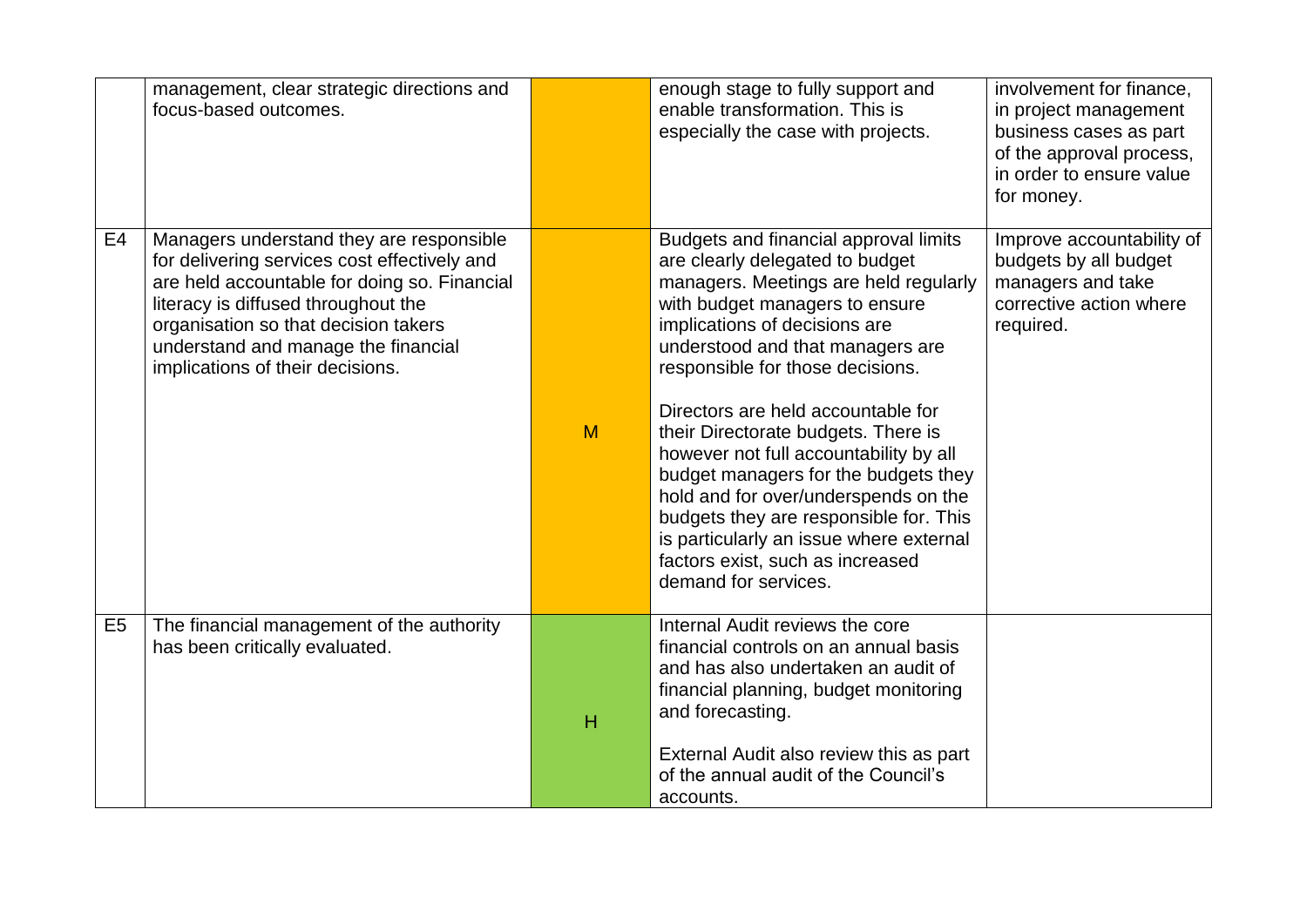|                | Section 3 - Long to medium-term<br>financial management                                                                                                |   |                                                                                                                                                                                                                                                                                                                                                                                                                                                                                                                                                                                                          |                                                                                           |
|----------------|--------------------------------------------------------------------------------------------------------------------------------------------------------|---|----------------------------------------------------------------------------------------------------------------------------------------------------------------------------------------------------------------------------------------------------------------------------------------------------------------------------------------------------------------------------------------------------------------------------------------------------------------------------------------------------------------------------------------------------------------------------------------------------------|-------------------------------------------------------------------------------------------|
| F:             | The authority has carried out a credible and<br>transparent financial resilience assessment                                                            |   |                                                                                                                                                                                                                                                                                                                                                                                                                                                                                                                                                                                                          |                                                                                           |
| F <sub>1</sub> | Financial resilience is tested against best<br>and worst case scenarios which cover a<br>wide range of financial demographic and<br>social challenges. | M | Financial resilience is tested and<br>modelled against various scenarios<br>when reviewing the Council's MTFP,<br>capital strategy and treasury<br>management strategy.<br>Whilst in the MTFP there are some<br>illustrative figures about how changes<br>in key assumptions about inflation,<br>interest rates etc. would impact on the<br>budget, but these do not cover all key<br>variables or the longer-term impact.<br>The text provided with the MTFP in<br>the Budget Report sets out more detail<br>on the key variables and the impact of<br>changes in the underlying budget<br>assumptions. | Potential development of<br>MTFP to include specific<br>reference to scenario<br>testing. |
| F <sub>2</sub> | The authority uses independent objective<br>quantitate measures to assess the risks to<br>its financial sustainability.                                | H | Key objective measures are used to<br>assess financial stability and risks.<br>The authority benchmarks itself<br>against regional and comparable<br>authorities using the latest CIPFA<br>Financial Resilience Index.<br>Paragraphs 25 to 34 and Appendix 2<br>of this report on the results of the<br>analysis of this.                                                                                                                                                                                                                                                                                |                                                                                           |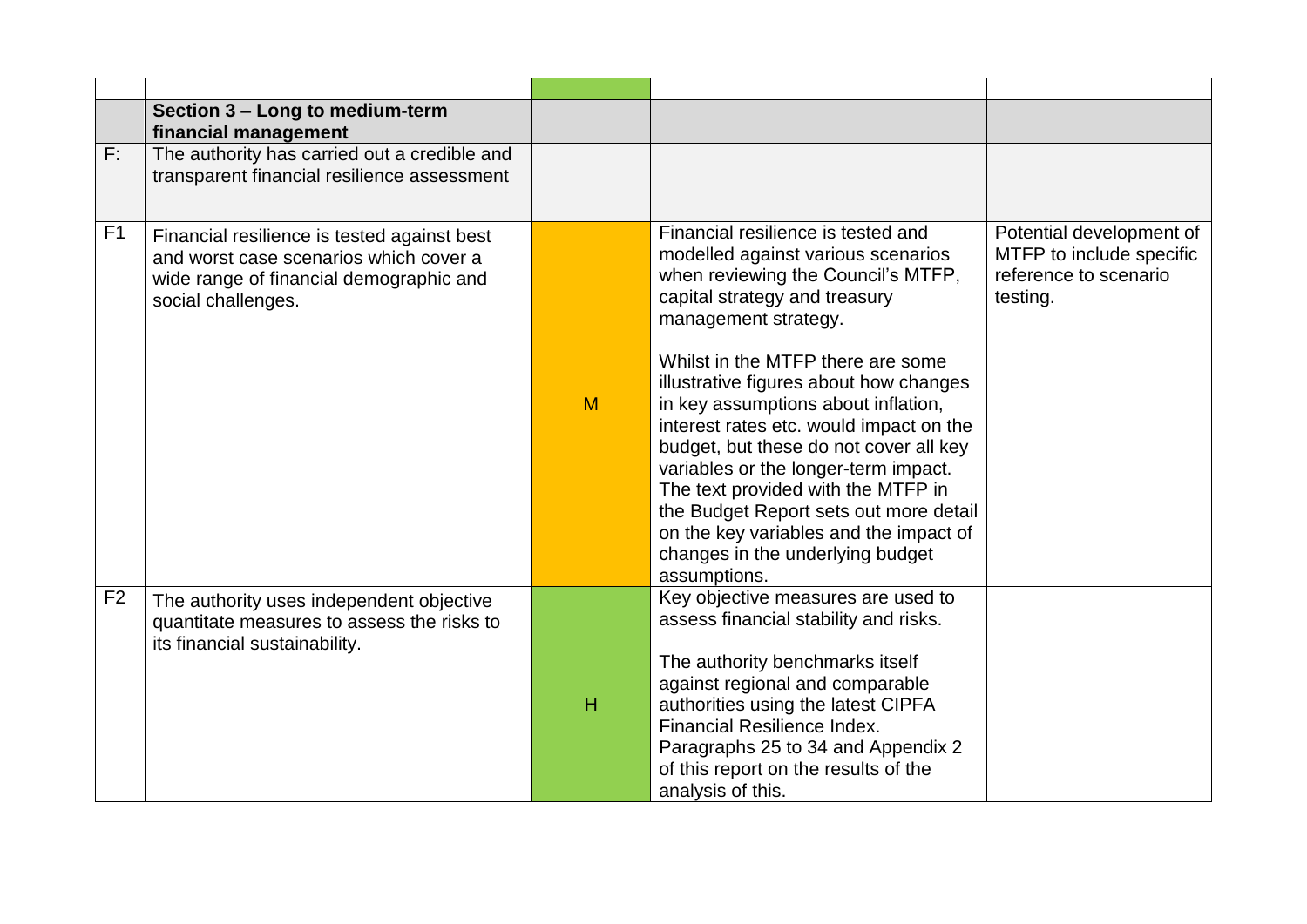| F <sub>3</sub> | Decision making by the authority<br>demonstrates a sound understanding of the<br>risks associated with its strategic business<br>partners. | M | Key partners are evaluated before<br>entry into formal arrangements.                                                                                                                                                                                                                                                                                                                                                                                                                                                                                                                                                                                           | Key partners should be<br>reviewed to ensure they<br>maintain the same high<br>standards of conduct<br>with regard to financial<br>administration and<br>corporate governance<br>that apply throughout the<br>Authority and they<br>contribute to the<br>achievement of the<br>Authority's objectives. |
|----------------|--------------------------------------------------------------------------------------------------------------------------------------------|---|----------------------------------------------------------------------------------------------------------------------------------------------------------------------------------------------------------------------------------------------------------------------------------------------------------------------------------------------------------------------------------------------------------------------------------------------------------------------------------------------------------------------------------------------------------------------------------------------------------------------------------------------------------------|--------------------------------------------------------------------------------------------------------------------------------------------------------------------------------------------------------------------------------------------------------------------------------------------------------|
| G              | The authority understands its prospects for<br>financial sustainability in the longer term and<br>has reported this clearly to members.    | M | The Council produces a Strategic<br>Plan, MTFP and Investment Strategy<br>that cover a 3-year period. These<br>include range of assumptions for<br>economic factors and service related<br>factors.<br>The current high levels of uncertainty<br>around future funding for local<br>government, and the legacy impacts<br>of COVID-19, make producing a<br>meaningful long-term plan very<br>challenging. This risk to financial<br>planning is clearly set out in the MTFP<br>and has been communicated to the<br>Leadership Team and Members.<br>The MTFP also includes a risk<br>assessment of the key financial risks<br>the Council faces over the 3-year | Development of longer<br>term financial planning<br>when greater certainty<br>around future funding for<br>local government is<br>received.                                                                                                                                                            |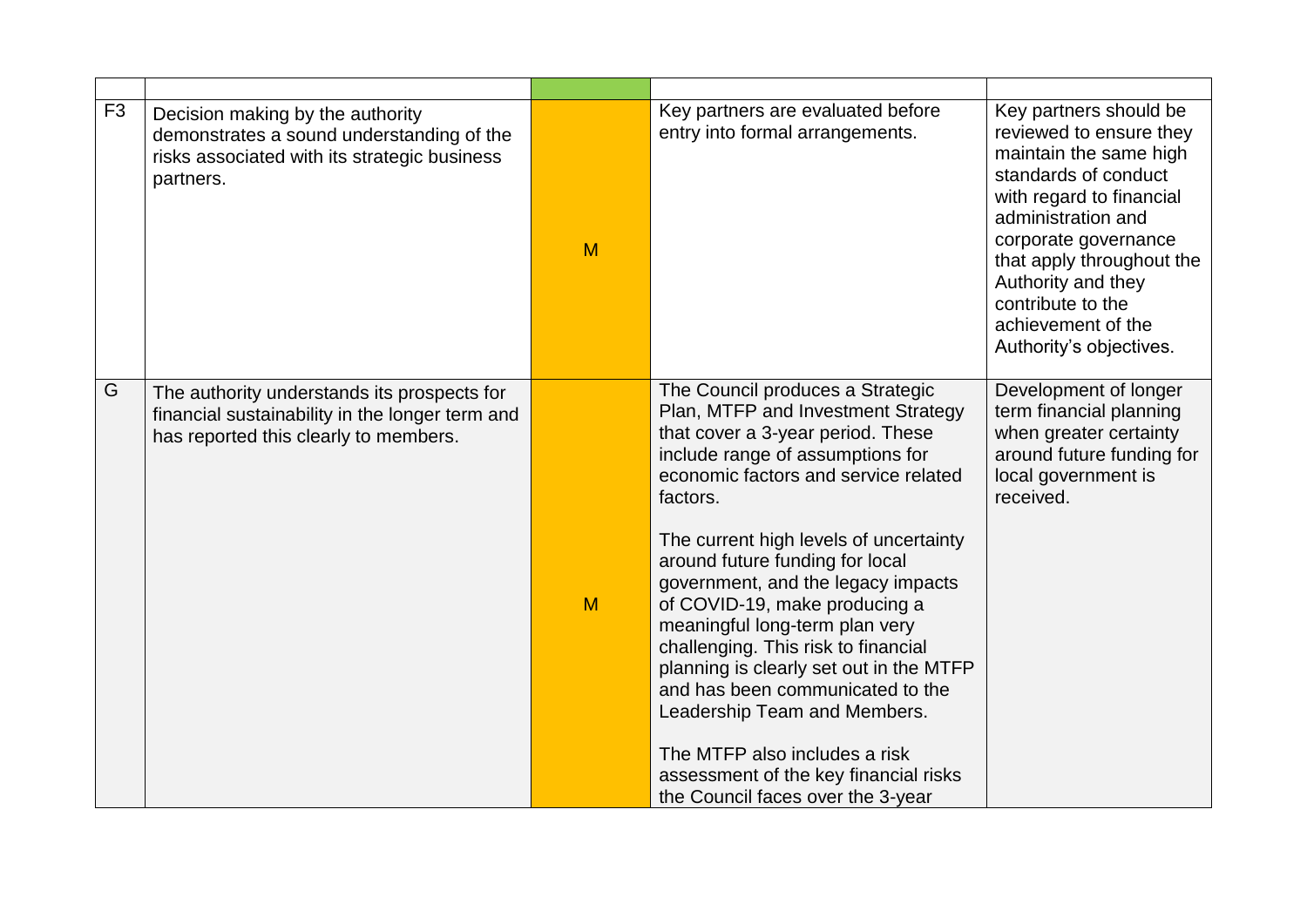|    |                                                                                                                                                                                                                                                                                                                                                              |   | period. The risks modelled include the<br>level of inflation, pay inflation, service<br>demand pressures, housing growth<br>and the effect on council tax base,<br>business rates income, government<br>funding changes, and a range of<br>capital implications.<br>The MTFP also examines the<br>adequacy of reserves to deal with the<br>risks identified.<br>The Council has a robust approach to<br>risk management with Strategic and<br>Directorate Risk Registers, with clear<br>lines of escalation, supported by<br>specific project and programme risk<br>registers. |                                                                                                                                                                                                                                            |
|----|--------------------------------------------------------------------------------------------------------------------------------------------------------------------------------------------------------------------------------------------------------------------------------------------------------------------------------------------------------------|---|--------------------------------------------------------------------------------------------------------------------------------------------------------------------------------------------------------------------------------------------------------------------------------------------------------------------------------------------------------------------------------------------------------------------------------------------------------------------------------------------------------------------------------------------------------------------------------|--------------------------------------------------------------------------------------------------------------------------------------------------------------------------------------------------------------------------------------------|
| H: | The authority complies with the CIPFA<br>Prudential Code for Capital Finance in Local<br>Authorities.                                                                                                                                                                                                                                                        |   |                                                                                                                                                                                                                                                                                                                                                                                                                                                                                                                                                                                |                                                                                                                                                                                                                                            |
| H1 | The authority is aware of its obligations<br>under the Prudential Code. The authority<br>has prepared a suitable capital strategy. The<br>authority has a set of prudential indicators in<br>line with the Prudential Code. The authority<br>has suitable mechanisms for monitoring its<br>performance against the prudential<br>indicators that it has set. | H | The Council is aware of its obligations<br>under the Prudential Code and has<br>assessed itself as compliant with<br>those obligations. Like the Financial<br>Management Code, there are many<br>areas of compliance where the<br>guidance allows for the Council to<br>decide what an appropriate fit is; and<br>there is not a single way to be<br>compliant.                                                                                                                                                                                                                | Assess any implications<br>arising from any changes<br>in the CIPFA Prudential<br><b>Code of Capital Finance</b><br>for Local Authorities<br>(once consultation has<br>been completed) - this is<br>dependent on the final<br>publication. |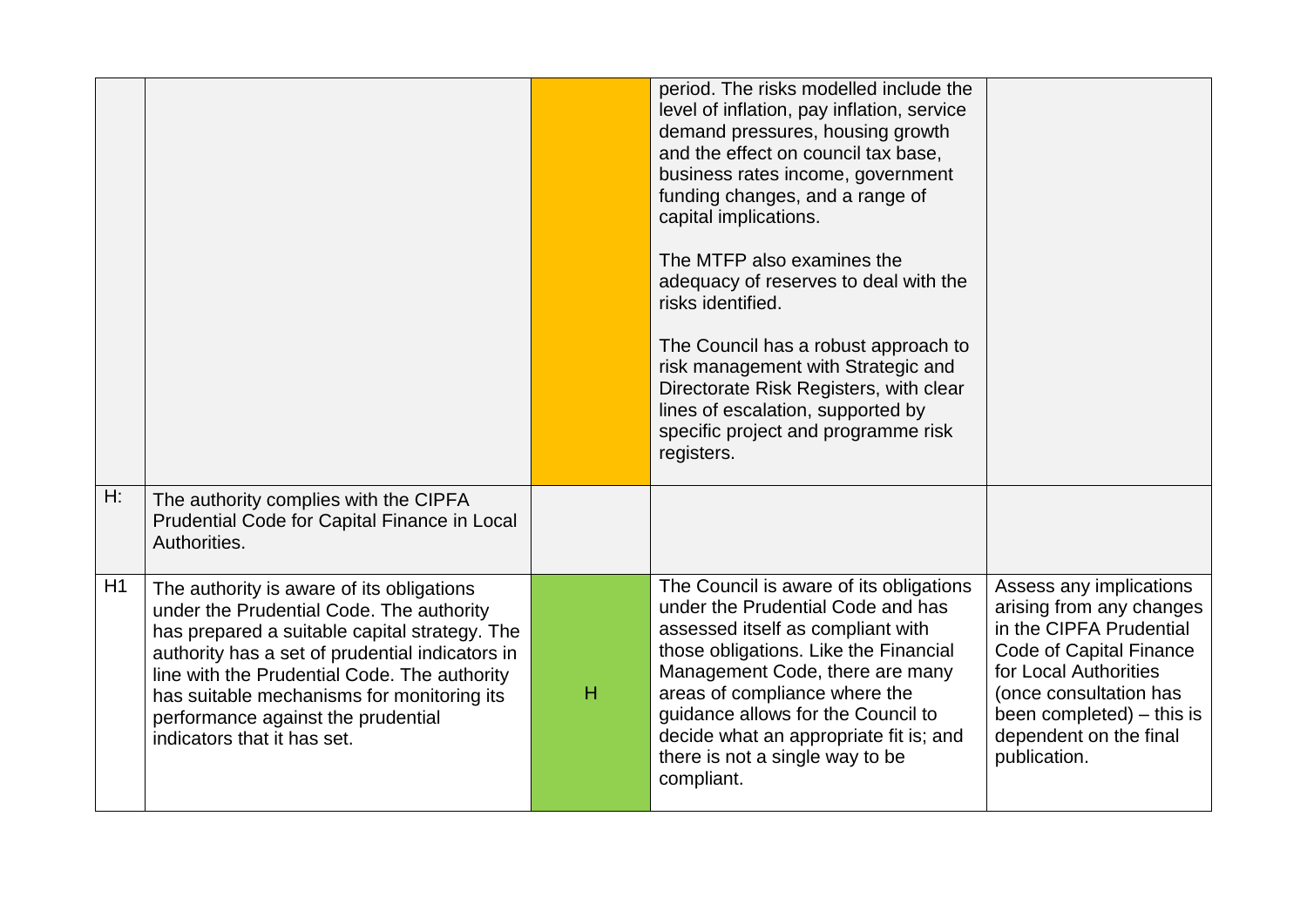|  | An annual Capital Strategy (Prudential       |  |
|--|----------------------------------------------|--|
|  |                                              |  |
|  | Indicators, Investment Strategy and          |  |
|  | Minimum Revenue Provision) report is         |  |
|  | produced each year as part of the            |  |
|  | <b>Budget Report to Council. The Council</b> |  |
|  | in producing a detailed and easy to          |  |
|  | follow Capital Strategy supplemented         |  |
|  | by further information and training          |  |
|  | provided to Members invested                 |  |
|  | considerable time.                           |  |
|  |                                              |  |
|  |                                              |  |
|  | The Council has a 3 year Capital             |  |
|  | Strategy and within that prudential          |  |
|  | indicators are set in line with the          |  |
|  | Code. The Capital Strategy sets out          |  |
|  | the high level plans, with individual        |  |
|  | decisions made about investments or          |  |
|  | capital schemes through separate             |  |
|  | reports to members.                          |  |
|  |                                              |  |
|  | Individual financial modelling of capital    |  |
|  | schemes covers a longer-term frame,          |  |
|  | typically over the asset life and is         |  |
|  | factored into investment decisions.          |  |
|  |                                              |  |
|  | There are effective mechanisms in            |  |
|  |                                              |  |
|  | place to monitor performance against         |  |
|  | the Code, with quarterly updates on          |  |
|  | capital expenditure, prudential              |  |
|  | indicators and treasury management           |  |
|  | activity reported to Executive as part       |  |
|  | of the regular quarterly budget              |  |
|  | monitoring process and regular               |  |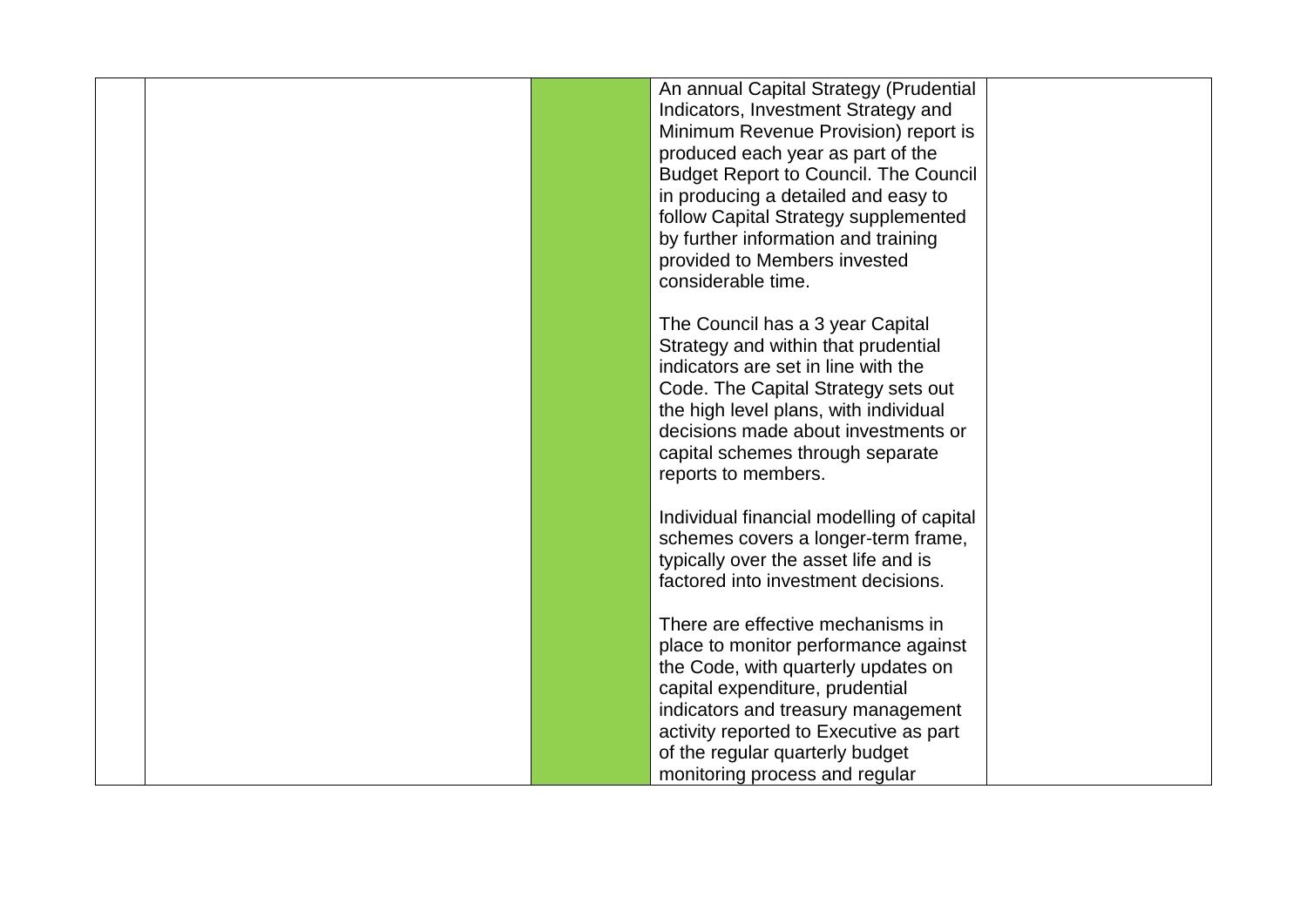|                |                                                                                                                                                                                                                                                                                                                                |   | reporting to the Corporate Affairs and<br>Audit Committee.<br>The Council works closely with its<br><b>Treasury Management advisers</b><br>Arlingclose to ensure that it complies.                                                                                                                                                                                                                                                                                                                                            |                                                                                                                                                     |
|----------------|--------------------------------------------------------------------------------------------------------------------------------------------------------------------------------------------------------------------------------------------------------------------------------------------------------------------------------|---|-------------------------------------------------------------------------------------------------------------------------------------------------------------------------------------------------------------------------------------------------------------------------------------------------------------------------------------------------------------------------------------------------------------------------------------------------------------------------------------------------------------------------------|-----------------------------------------------------------------------------------------------------------------------------------------------------|
| H <sub>2</sub> | The authority has an asset management<br>plan that reviews the condition, sufficiency<br>and suitability of assets in the light of<br>business needs, and ambitions of the<br>Medium - Long Term Financial Strategy. The<br>plan should evidence rigorous assessment<br>of asset portfolio in relation to service<br>delivery. | M | A condition survey is carried out on a<br>regular basis by internal and external<br>consultants, which provides a total<br>cost and prioritisation to inform the<br>Capital Strategy and MTFP.<br>There has been an acknowledged<br>issue with the condition and<br>maintenance of some of the Council's<br>built assets, e.g. Transporter Bridge. A<br>full review is currently taking place of<br>the condition of these assets and<br>funding will be sought from the<br><b>Council's MTFP and Investment</b><br>Strategy. | Full review of condition<br>of built assets to be<br>completed and funding<br>sought from MTFP and<br><b>Investment Strategy</b><br>where required. |
| H <sub>3</sub> | The authority maintains processes to ensure<br>that information about key assets and<br>liabilities in its balance sheet is a sound and<br>current platform for management action.                                                                                                                                             | H | The Capital Strategy forms an<br>essential part of the authority's<br>integrated revenue, capital and<br>balance sheet planning. A report on<br>prudential indicators included in the<br>annual Capital Strategy report.                                                                                                                                                                                                                                                                                                      |                                                                                                                                                     |
| Ŀ.             | The authority has a rolling multi-year<br>medium-term financial plan consistent with<br>sustainable service plans.                                                                                                                                                                                                             |   |                                                                                                                                                                                                                                                                                                                                                                                                                                                                                                                               |                                                                                                                                                     |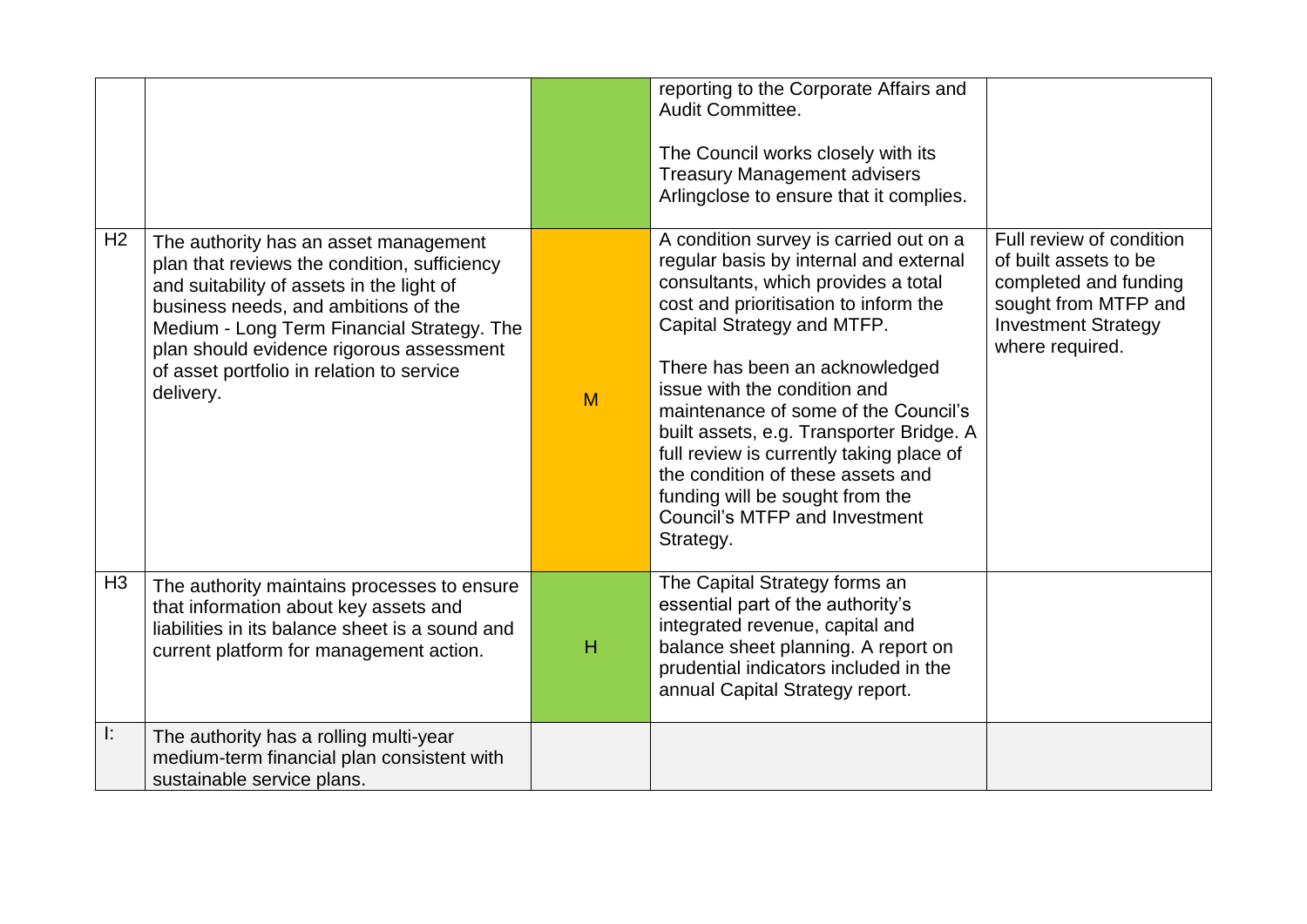| 1 | The authority has in place an agreed<br>medium term financial plan                                                                                                                                                    | H | The Council has in place an agreed 3-<br>year MTFP that is formally set<br>annually as part of the annual Budget<br>report. This plan is consistent with the<br>capital strategy and refreshed<br>annually to reflect relevant strategic<br>priorities, commitments, service<br>demand pressures, underlying<br>assumptions, and emergent issues<br>and to agree future savings targets.<br>This ensures that the Council always<br>has a 3-year budget, allowing for<br>sufficient time to time to plan and<br>deliver any required savings.<br>The MTFP is regularly reviewed<br>throughout the year with reports being<br>taken to Executive and Council where<br>there are material changes required to<br>the MTFP. |  |
|---|-----------------------------------------------------------------------------------------------------------------------------------------------------------------------------------------------------------------------|---|--------------------------------------------------------------------------------------------------------------------------------------------------------------------------------------------------------------------------------------------------------------------------------------------------------------------------------------------------------------------------------------------------------------------------------------------------------------------------------------------------------------------------------------------------------------------------------------------------------------------------------------------------------------------------------------------------------------------------|--|
| 2 | The Medium Term Financial Plan should<br>make reference to other organisational plans<br>(e.g. workforce planning) and performance<br>measures to demonstrate an alignment<br>between service and financial planning. | H | Cost drivers and demand are<br>considered within each Directorate<br>and used to form the basis of<br>pressures identified and<br>mitigations/savings put forward to the<br>MTFP. The MTFP includes the best<br>assessment of each Directorate of<br>what their demand pressures will be.<br>Each Directorate has an annual<br>service plan. These service plans are<br>driven by the Council's Strategic Plan                                                                                                                                                                                                                                                                                                           |  |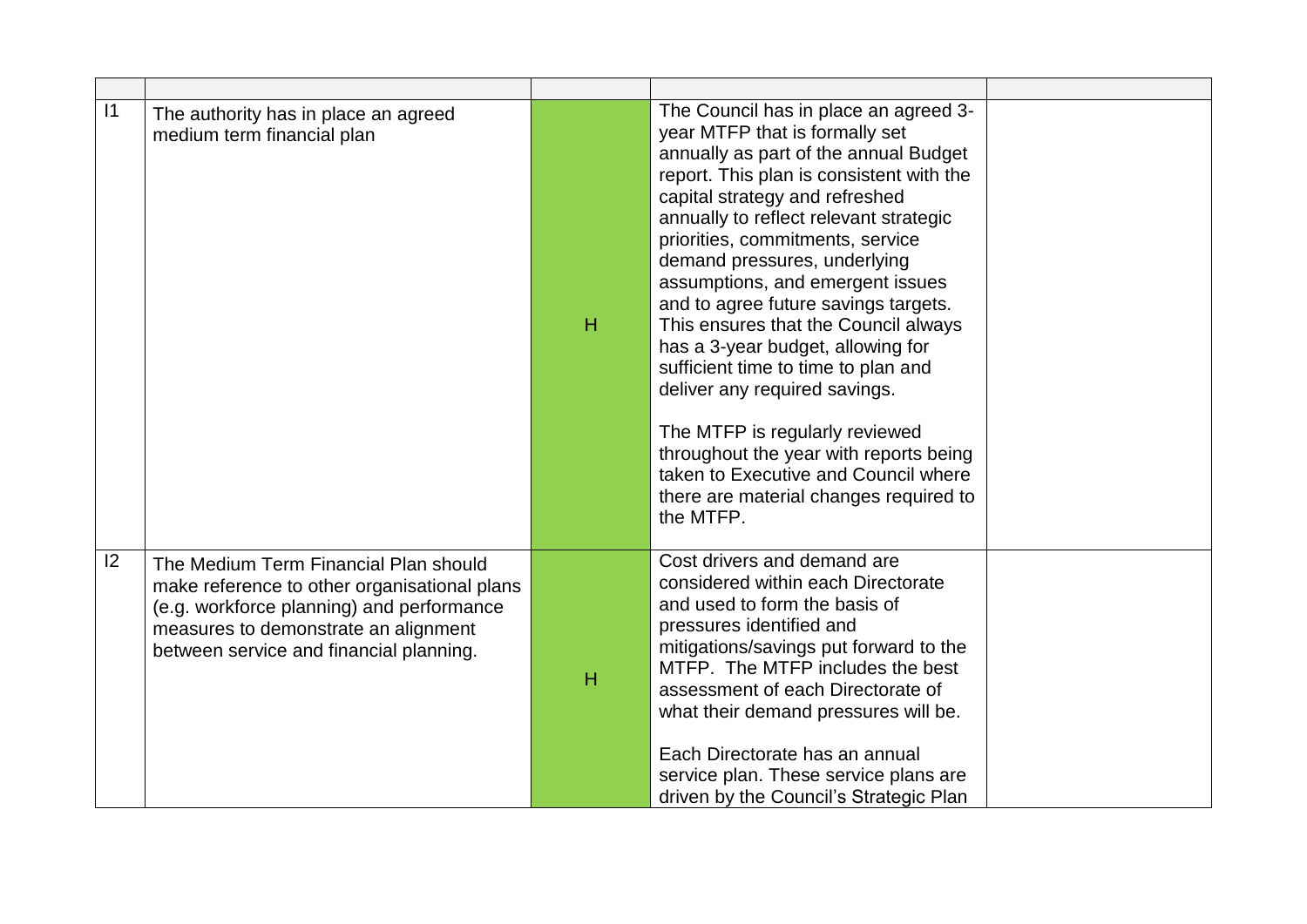|                |                                                                                                                                                                                                   |   | and the MTFP in terms of the delivery<br>of key projects but also into the MTFP<br>in relation to specific savings<br>programme required to be delivered.                                                                                                                                                                             |  |
|----------------|---------------------------------------------------------------------------------------------------------------------------------------------------------------------------------------------------|---|---------------------------------------------------------------------------------------------------------------------------------------------------------------------------------------------------------------------------------------------------------------------------------------------------------------------------------------|--|
| $\overline{3}$ | The authority has benchmarked the<br>performance of its services against<br>appropriate comparators.                                                                                              | н | The Council uses the CIPFA Financial<br>Resilience Index and other<br>benchmarking services to consider<br>performance on a regular basis.                                                                                                                                                                                            |  |
| 4              | To inform the Leadership Team's decisions<br>the authority has a single document tracking<br>progress in the delivery of planned savings<br>over the period of the Medium Term<br>Financial Plan. | н | Updates on progress in the delivery of<br>savings is included within the quarterly<br>budget monitoring report, and in<br>updates of the MTFP provided to<br><b>Executive and Council.</b><br>Any savings determined to be<br>unachievable on an ongoing basis are<br>removed from the MTFP and replaced<br>with alternative savings. |  |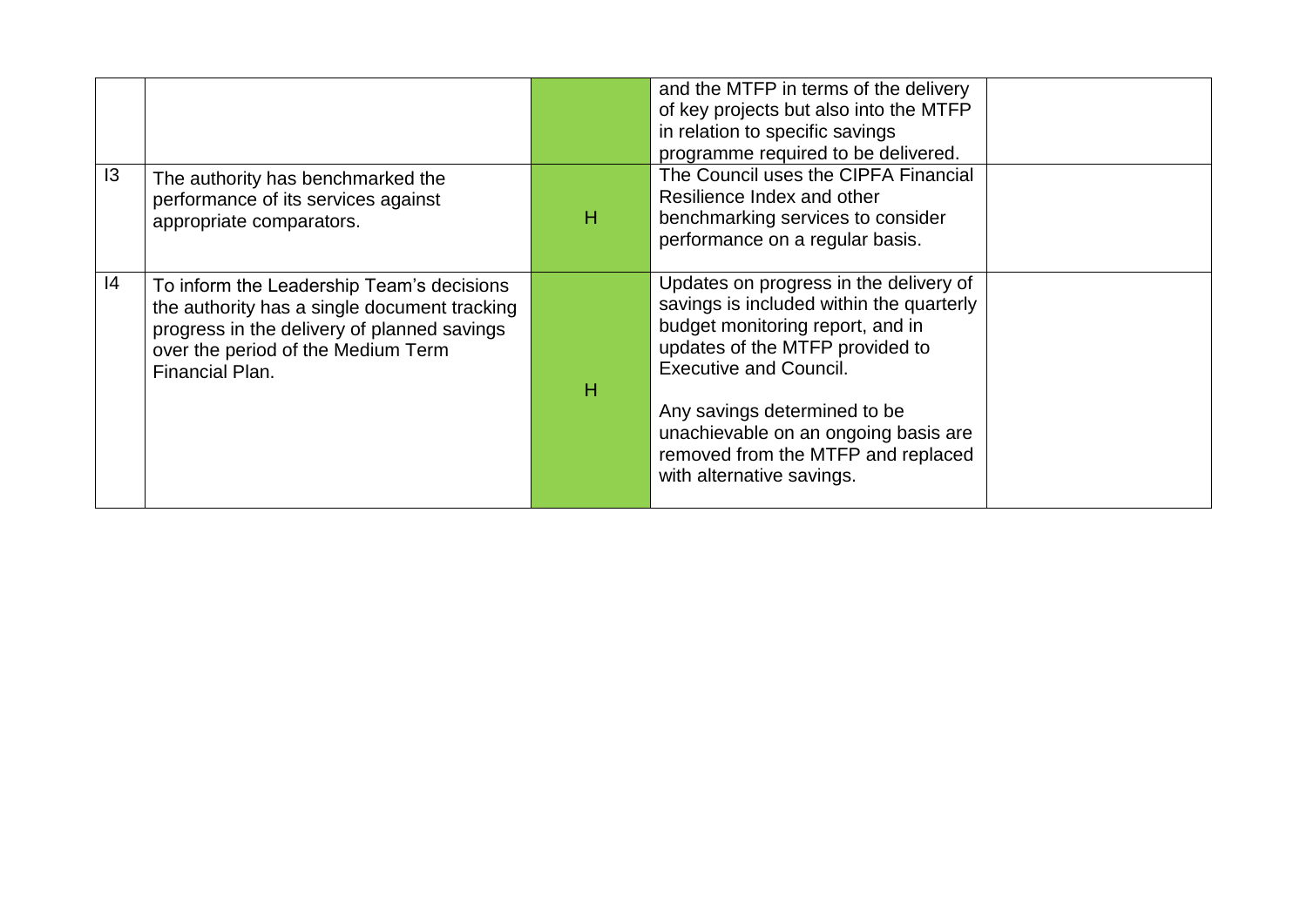| 4 | The authority publishes it plans for the use<br>of reserves over the over the period of the<br>Medium Term Financial Plan. The level of<br>reserves at 31st March in any one year<br>should not be fall below the level previously<br>agreed. The authority should demonstrate<br>adherence to the most recent guidance on<br>reserves from CIPFA's Local Authority<br><b>Accounting Panel.</b>                                                     | $\overline{H}$ | The adequacy of the level of financial<br>reserves levels is reviewed at least<br>annually as part of the Budget Report<br>to Council, with the minimum level of<br>General Fund Reserve being set each<br>year. This is based on an assessment<br>of financial risks against criteria set<br>out by CIPFA and the extent to which<br>specific provisions are available to<br>meet known and expected liabilities.<br>As part of the Budget Report the<br>Council publishes it plans for the use<br>of reserves over the over the period of<br>the MTFP.<br>Reserve levels are monitored<br>throughout the year via the quarterly<br>budget monitoring. |  |
|---|-----------------------------------------------------------------------------------------------------------------------------------------------------------------------------------------------------------------------------------------------------------------------------------------------------------------------------------------------------------------------------------------------------------------------------------------------------|----------------|---------------------------------------------------------------------------------------------------------------------------------------------------------------------------------------------------------------------------------------------------------------------------------------------------------------------------------------------------------------------------------------------------------------------------------------------------------------------------------------------------------------------------------------------------------------------------------------------------------------------------------------------------------|--|
|   | Section 4 - The annual budget                                                                                                                                                                                                                                                                                                                                                                                                                       |                |                                                                                                                                                                                                                                                                                                                                                                                                                                                                                                                                                                                                                                                         |  |
| J | The authority complies with its statutory<br>obligations in respect of the budget setting<br>process.<br>This includes that:<br>The authority has set a balanced budget for<br>the current year.<br>The authority is likely to be able to set a<br>balanced budget for the forthcoming year.<br>The authority is aware of the circumstances<br>$\bullet$<br>under which it should issue a Section 114<br>notice and how it would go about doing so. | H              | The Council understands its obligation<br>in respect of the budget-setting<br>process and the budget was approved<br>by Council by the required deadlines.<br>The Council has set a balanced<br>budget for the current year (2021/22),<br>and 2022/23, and is currently<br>developing a balanced budget for<br>2023/24. The Council's MTFP process<br>is designed to deliver a full three-year<br>balanced budget each year.                                                                                                                                                                                                                            |  |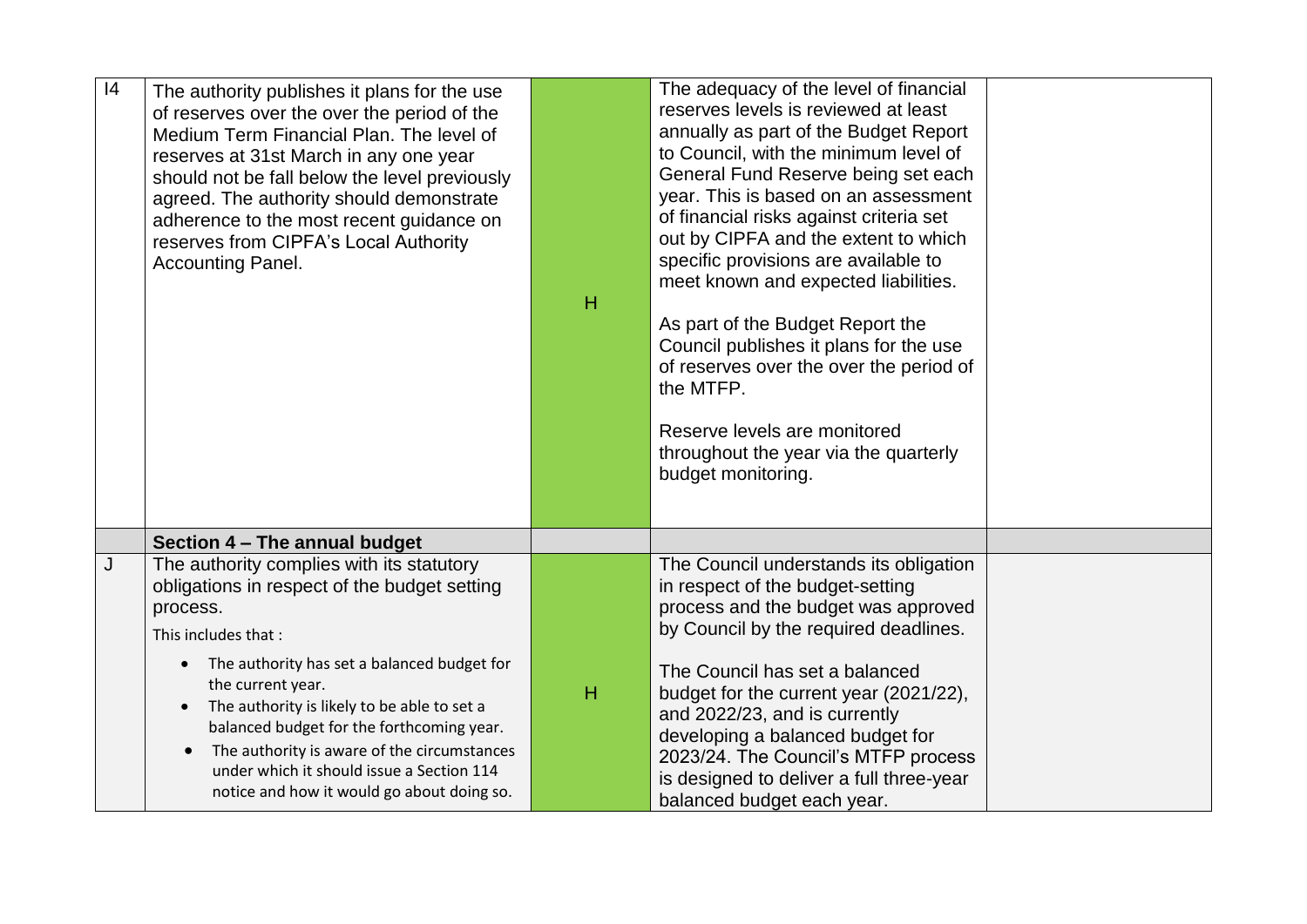|    |                                                                                                                                                                                        |   | The Council is aware of the<br>circumstances under which it should<br>issue a section 114 notice and how it<br>would go about doing so. This<br>includes latest guidance issued by<br>CIPFA in light of COVID-19.                                                                                                                                                                                                                                                                    |  |
|----|----------------------------------------------------------------------------------------------------------------------------------------------------------------------------------------|---|--------------------------------------------------------------------------------------------------------------------------------------------------------------------------------------------------------------------------------------------------------------------------------------------------------------------------------------------------------------------------------------------------------------------------------------------------------------------------------------|--|
| K: | The budget report includes a statement by<br>the chief finance officer on the robustness of<br>the estimates and a statement of the<br>adequacy of the proposed financial<br>reserves. | H | The budget report includes a<br>statement by the Director of Finance<br>(S151 Officer) on the robustness of<br>the estimates and a statement on the<br>adequacy of the proposed financial<br>reserves.                                                                                                                                                                                                                                                                               |  |
|    | Section 5 - Stakeholder engagement and<br>business plans                                                                                                                               |   |                                                                                                                                                                                                                                                                                                                                                                                                                                                                                      |  |
|    | The authority has engaged where<br>appropriate with key stakeholders in<br>developing its long-term financial strategy,<br>medium-term financial plan and annual<br>budget.            | H | Significant engagement is made with<br>public and stakeholders on an annual<br>basis on the Council's budget and<br>Strategic Plan.<br>This is undertaken as part of an<br>"annual conversation, called "Let's<br>Talk", with local communities and the<br>Council's stakeholders on the direction<br>of travel and future plans (including<br>spending plans), an approach which<br>will in future years be embedded<br>within the Council's emerging locality<br>working approach. |  |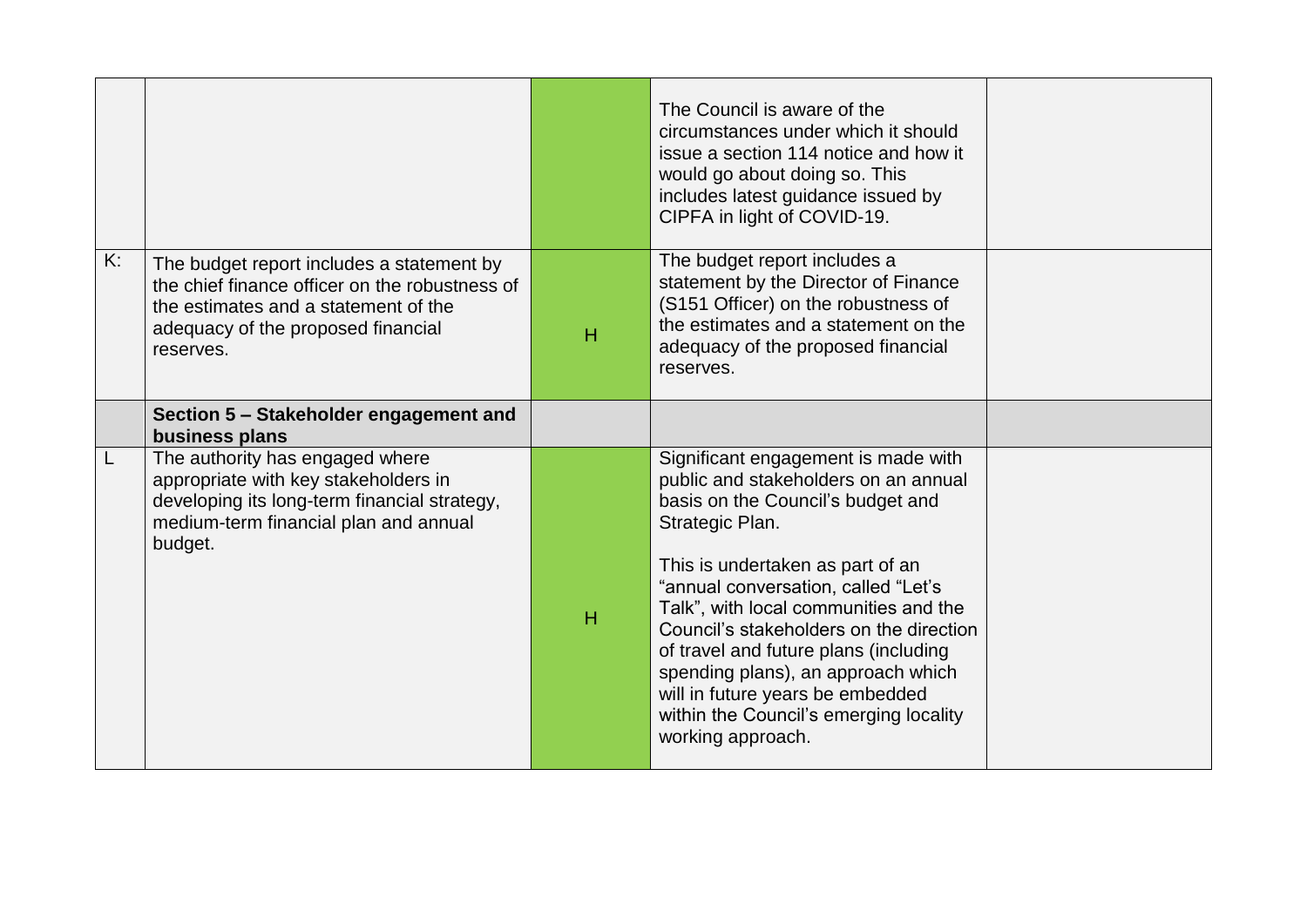|    |                                                                                                                                                                                                                                                        |   | The "Let's Talk" annual conversation<br>built on the success of the 2020/21<br>budget consultation, although<br>traditional face to face engagement<br>was severely constrained by the<br>Covid-19 pandemic. The consultation<br>had a clear brand identity and was<br>promoted across social media and<br>other channels, gathering both<br>quantitative and qualitative information<br>that will provide both real insight for<br>the Council and real influence for<br>respondents. The aim was to<br>encourage people to take part in the<br>annual budget consultation and the<br>consultation on future strategic<br>priorities of the organisation. |                                                                                                                                                                                   |
|----|--------------------------------------------------------------------------------------------------------------------------------------------------------------------------------------------------------------------------------------------------------|---|------------------------------------------------------------------------------------------------------------------------------------------------------------------------------------------------------------------------------------------------------------------------------------------------------------------------------------------------------------------------------------------------------------------------------------------------------------------------------------------------------------------------------------------------------------------------------------------------------------------------------------------------------------|-----------------------------------------------------------------------------------------------------------------------------------------------------------------------------------|
| M: | The authority uses an appropriate<br>documented option appraisal methodology<br>to demonstrate the value for money of its<br>decisions; and financial analysis.                                                                                        |   |                                                                                                                                                                                                                                                                                                                                                                                                                                                                                                                                                                                                                                                            |                                                                                                                                                                                   |
| M1 | The authority has a documented option<br>appraisal complies with the guidance set out<br>in the IFAC/PAIB publication Project and<br><b>Investment Appraisal for Sustainable Value</b><br>Creation: Principles in Project and<br>Investment Appraisal. | M | Option appraisal complies with the<br>principles, but this is not formally<br>documented.<br>The Council does not currently have a<br>consistent process for undertaking<br>and documenting option appraisals.<br>These are undertaken on a case-by-<br>case basis, influenced by the scale of<br>investment and also the requirements<br>of external funders. For all projects                                                                                                                                                                                                                                                                            | Ensure option appraisal<br>process makes<br>reference to the<br>IFAC/PAIB principles.<br>Develop a consistent<br>process for undertaking<br>and documenting option<br>appraisals. |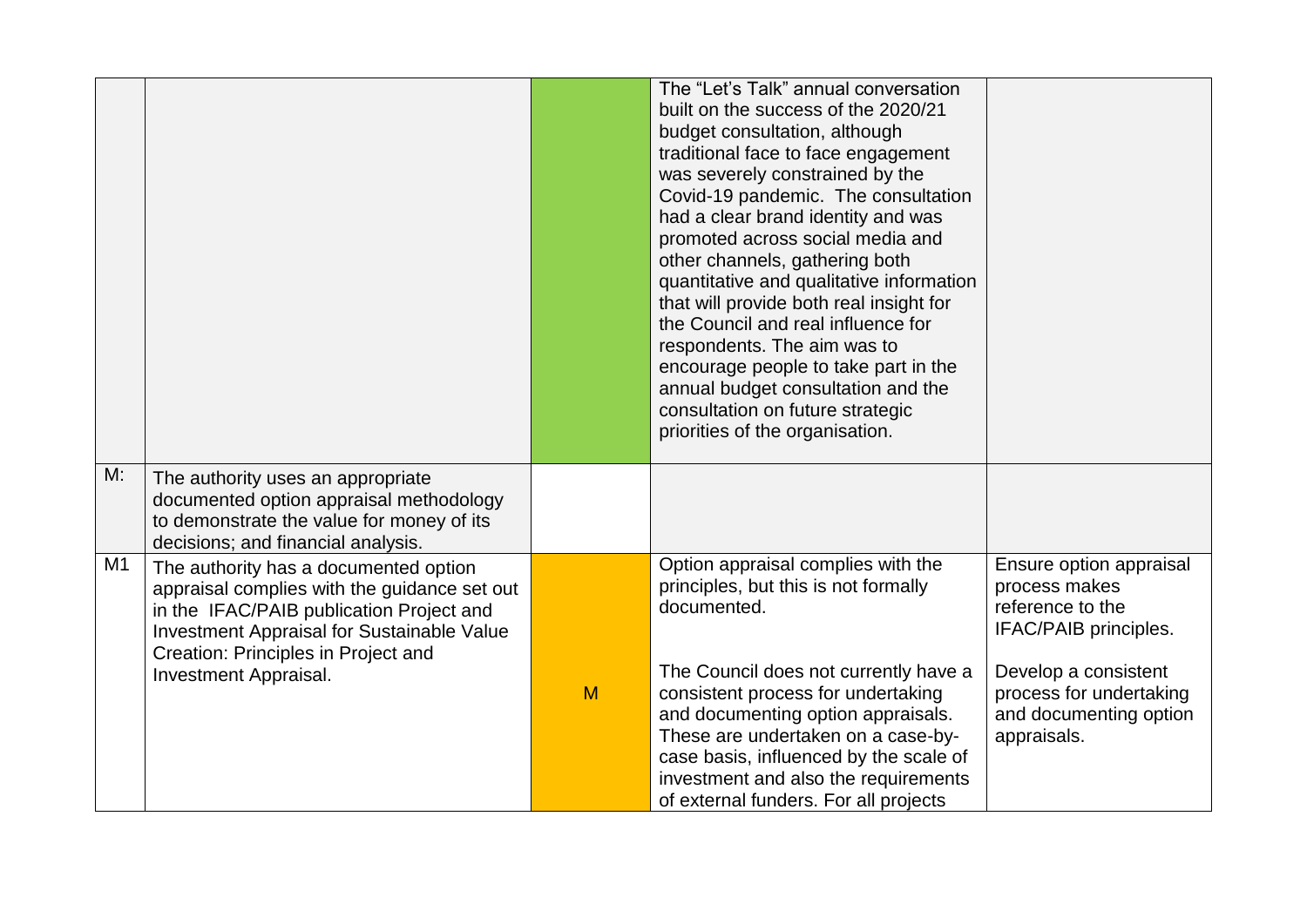|                |                                                                                                                                                                                                              |   | these covers as a minimum the 3-year<br>MTFP period and for larger scale<br>investment these are usually based on<br>a whole life cycle basis.<br>In considering a number of<br>development projects, the Council<br>also undertakes a development<br>appraisal from a commercial<br>developer perspective to assess<br>overall scheme viability, as well as<br>financial modelling from a Council<br>perspective. |  |
|----------------|--------------------------------------------------------------------------------------------------------------------------------------------------------------------------------------------------------------|---|--------------------------------------------------------------------------------------------------------------------------------------------------------------------------------------------------------------------------------------------------------------------------------------------------------------------------------------------------------------------------------------------------------------------|--|
| M <sub>2</sub> | The authority's approach to option appraisal<br>includes appropriate techniques for the<br>qualitative and quantitative assessment of<br>options.                                                            | H | These contain both quantitative<br>evaluation of costs and benefits and<br>qualitative evaluation of fit to service<br>objectives and outcomes for<br>residents/service users.                                                                                                                                                                                                                                     |  |
| M3             | The authority's approach to option appraisal<br>includes suitable mechanisms to address<br>risk and uncertainty                                                                                              | H | Option appraisal includes an<br>evaluation of risk and uncertainty and<br>the extent that this can be mitigated<br>for given options.                                                                                                                                                                                                                                                                              |  |
| M4             | The authority reports the results of option<br>appraisals in a clear, robust and informative<br>manner that gives clear recommendations<br>and outlines the risk associated with any<br>preferred option(s). | H | Reports for decision set out the<br>outcomes of these business<br>case/option appraisals with clear<br>recommendations and risk. Risks from<br>agreed options are then managed<br>through the corporate risk<br>management approach.                                                                                                                                                                               |  |
| M <sub>5</sub> | The accounting treatment of material<br>decisions is considered and demonstrated                                                                                                                             | н | The accounting treatment and impact<br>is determined at the time of the<br>decision.                                                                                                                                                                                                                                                                                                                               |  |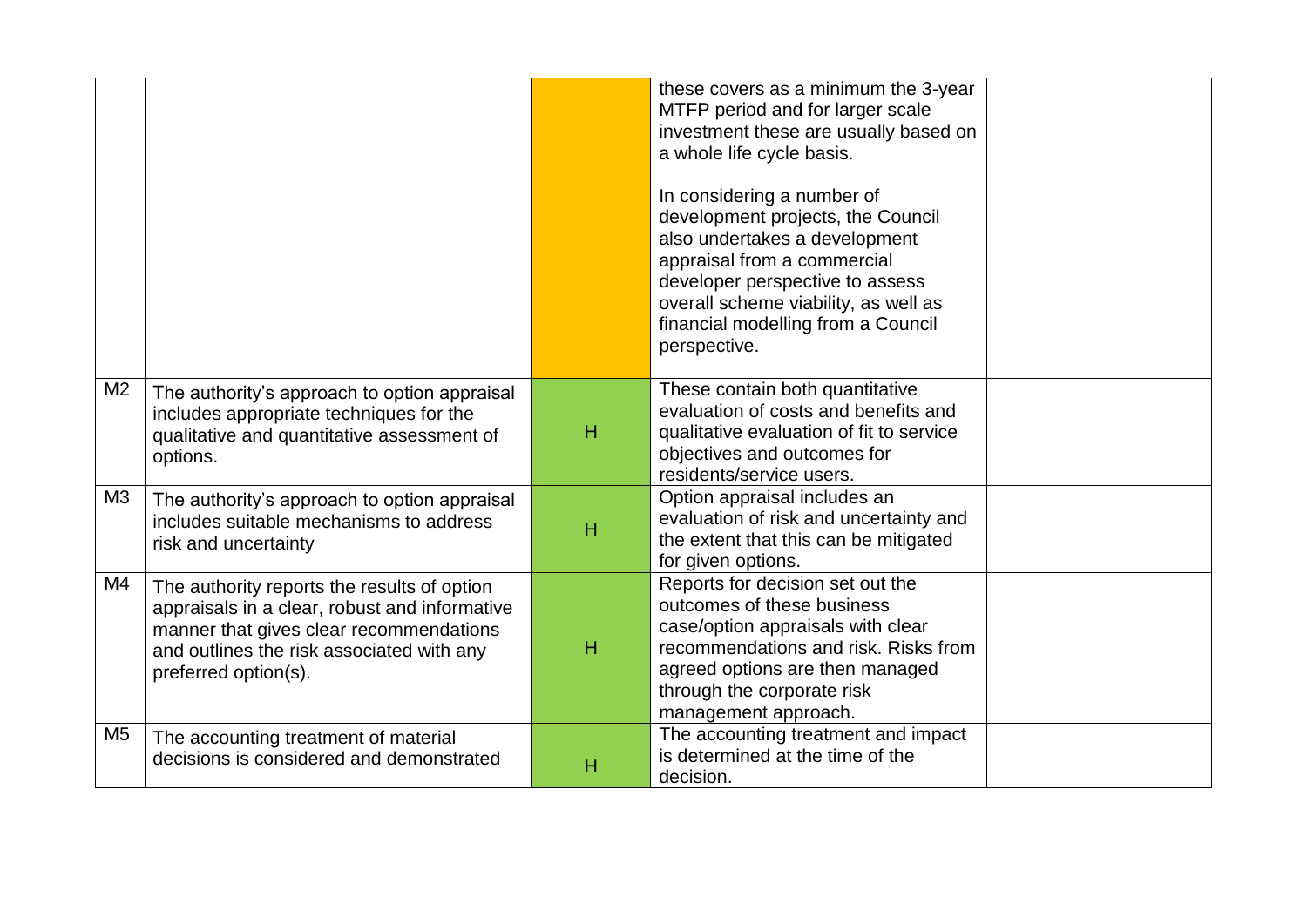|                | as part of the formal option appraisal<br>process.                                                                                                                                                                                                                                                                                      |   |                                                                                                                                                                                                                                                                                                                                                                                                                                                                                                                                                                                         |  |
|----------------|-----------------------------------------------------------------------------------------------------------------------------------------------------------------------------------------------------------------------------------------------------------------------------------------------------------------------------------------|---|-----------------------------------------------------------------------------------------------------------------------------------------------------------------------------------------------------------------------------------------------------------------------------------------------------------------------------------------------------------------------------------------------------------------------------------------------------------------------------------------------------------------------------------------------------------------------------------------|--|
|                | Section 6 - Monitoring financial<br>performance                                                                                                                                                                                                                                                                                         |   |                                                                                                                                                                                                                                                                                                                                                                                                                                                                                                                                                                                         |  |
| N:             | The leadership team takes action using<br>reports, enabling it to identify and correct<br>emerging risks to its budget strategy and<br>financial sustainability.                                                                                                                                                                        |   |                                                                                                                                                                                                                                                                                                                                                                                                                                                                                                                                                                                         |  |
| N <sub>1</sub> | The authority provides the leadership team<br>with an appropriate suite of reports that<br>allow it to identify and to correct emerging<br>risks to its budget strategy and financial<br>sustainability. The reports cover both<br>forward- and backward looking information<br>in respect of financial and operational<br>performance. | H | Quarterly financial monitoring reports<br>are provided to Directorate<br>Management Teams, Leadership<br>Management Team, and the<br>Executive, which identify significant<br>variances and corrective actions being<br>taken. The reports cover the position<br>to date and the forecast for the<br>remainder of the financial year. It also<br>includes progress against savings<br>targets and planned use<br>of/contributions to earmarked<br>reserves.<br>Quarterly reporting is also provided in<br>respect of the Council's basket of key<br>operational performance indicators. |  |
| N <sub>2</sub> | The reports are provided to the leadership<br>team in a timely manner and in a suitable<br>format.                                                                                                                                                                                                                                      | H | Reporting to officers is periodically<br>approximately one month after the<br>quarter end with reporting to Members<br>usually in the following two weeks,<br>which creates a time lag.                                                                                                                                                                                                                                                                                                                                                                                                 |  |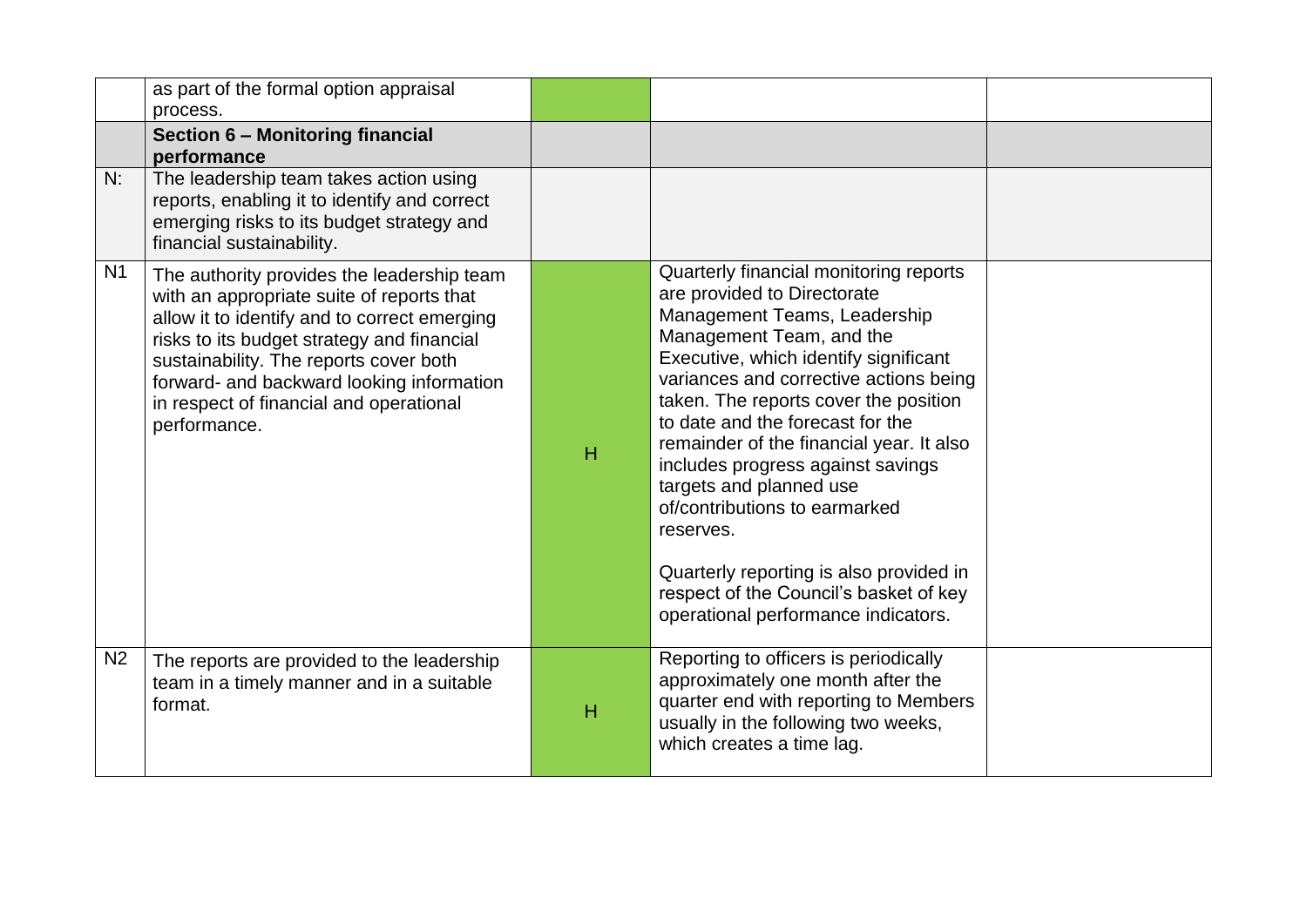|                |                                                                                                                                                                                                                                                                                                                                              |   | Financial information, forecasts are<br>available on a more regular basis and<br>accessible by budget managers, this<br>would highlight significant variances<br>earlier. Services will compile<br>performance information on a more<br>regular basis and where relevant<br>highlight the impacts of these.                                                                                                                                |  |
|----------------|----------------------------------------------------------------------------------------------------------------------------------------------------------------------------------------------------------------------------------------------------------------------------------------------------------------------------------------------|---|--------------------------------------------------------------------------------------------------------------------------------------------------------------------------------------------------------------------------------------------------------------------------------------------------------------------------------------------------------------------------------------------------------------------------------------------|--|
| N <sub>3</sub> | The leadership team is happy with the<br>reports that it receives and with its ability to<br>use these reports to take appropriate action.                                                                                                                                                                                                   |   | The leadership team are happy with<br>the reports it receives and with its<br>ability to use these reports to take<br>appropriate action.<br>The reports are also reviewed by the<br><b>Council's Overview and Scrutiny</b><br>Committee.<br>The format of the reports and<br>information contained within the<br>reports is amended following<br>suggestions from officers and Elected<br>Members to make improvements to<br>the reports. |  |
| N <sub>4</sub> | Timely time financial and performance<br>information is available to managers via the<br>appropriate systems. The systems are<br>engineered to provide relevant data at a<br>sufficiently accurate level. The organisation<br>ensures that information is appropriately<br>tailored and streamlined to avoid the risk of<br>'data overload'. | H | Managers are able to access financial<br>information on demand via the<br><b>Council's Business World financial</b><br>management system. Reports have<br>been developed with budget holders<br>to provide them with the correct level<br>of information.                                                                                                                                                                                  |  |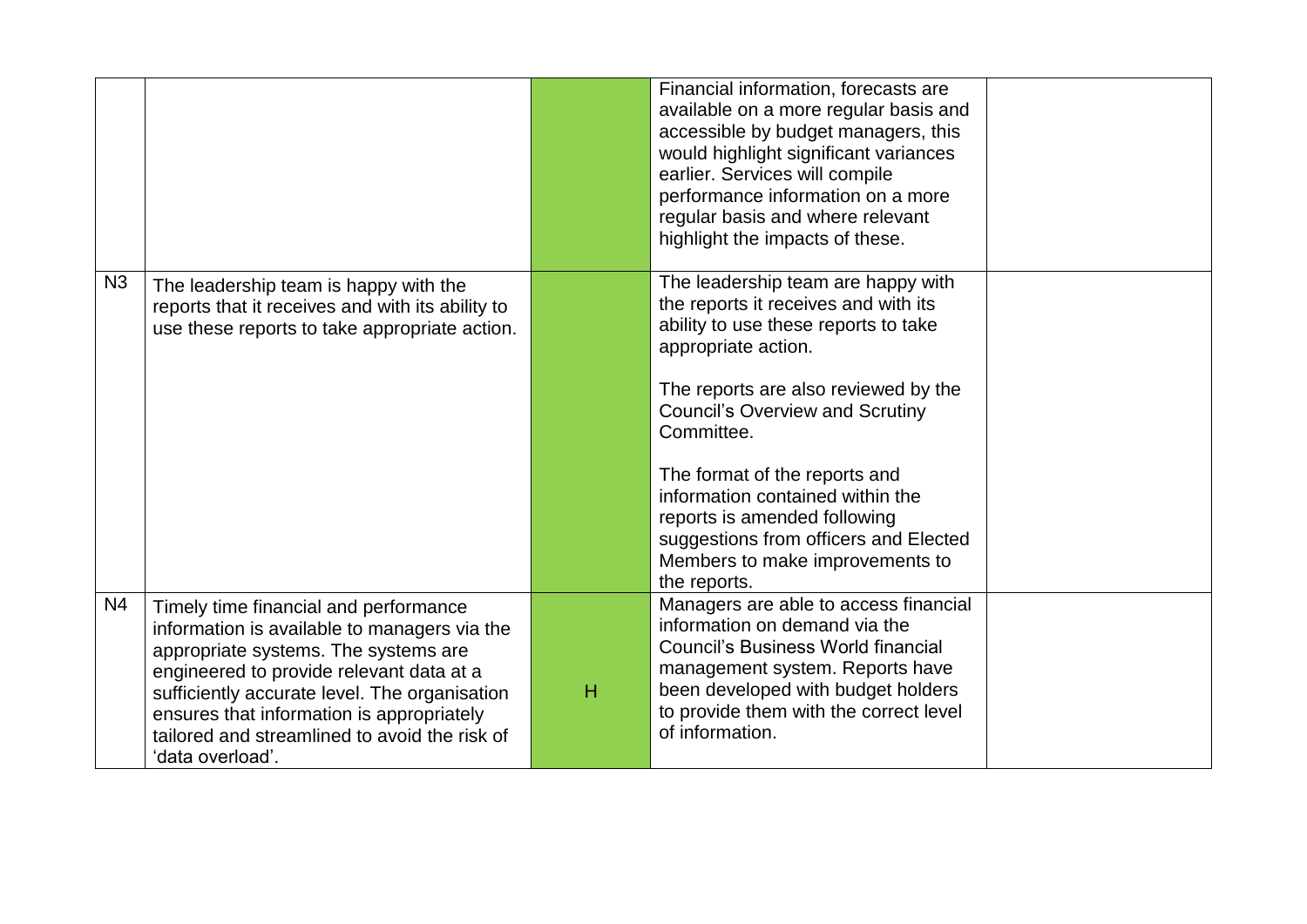| <b>N5</b>      | All Financial monitoring reports include:<br>• The name of the budget holder responsible<br>for the information presented<br>• Accruals based financial information<br>• Include the approved budget against which<br>monitoring is taking place.<br>• A forecast for the remainder of the budget<br>period,<br>• Service performance information and - is<br>shown, for instance by reconciliations, to be<br>consistent with the aggregate position for the<br>authority. | H | Financial reports include all of the<br>required financial information.                                                                                                                                                                                                                                                                                                   |  |
|----------------|-----------------------------------------------------------------------------------------------------------------------------------------------------------------------------------------------------------------------------------------------------------------------------------------------------------------------------------------------------------------------------------------------------------------------------------------------------------------------------|---|---------------------------------------------------------------------------------------------------------------------------------------------------------------------------------------------------------------------------------------------------------------------------------------------------------------------------------------------------------------------------|--|
| N <sub>6</sub> | Financial monitoring reports for high risk<br>budgets are:<br>• Scrutinised by the leadership team of the<br>organisation on (as a minimum) monthly<br>basis.<br>Financial monitoring reports for steady<br>state/low risk budgets are:<br>• Received by budget holders on a monthly<br>basis • Received (in aggregate) by the<br>leadership team on a regular basis (in<br>aggregate) by the leadership team.                                                              | H | High cost/risk budgets are reviewed<br>on a monthly basis. These are<br>reviewed by leadership team, for<br>example by a Children's Care High<br>Cost Workshop.<br>Less volatile and lower cost budgets<br>employ self-service by budget<br>managers using the Council's<br><b>Business World financial management</b><br>system, supported by finance where<br>required. |  |
| N7             | The authority has arrangements which allow<br>annual service budgets to be recalibrated in<br>response to unforeseen developments.                                                                                                                                                                                                                                                                                                                                          | H | In-year budget virements can be<br>approved by the Director of Finance<br>when less than £150K. Virements over<br>£150K are approved by Executive at<br>the quarterly budget monitoring<br>process.                                                                                                                                                                       |  |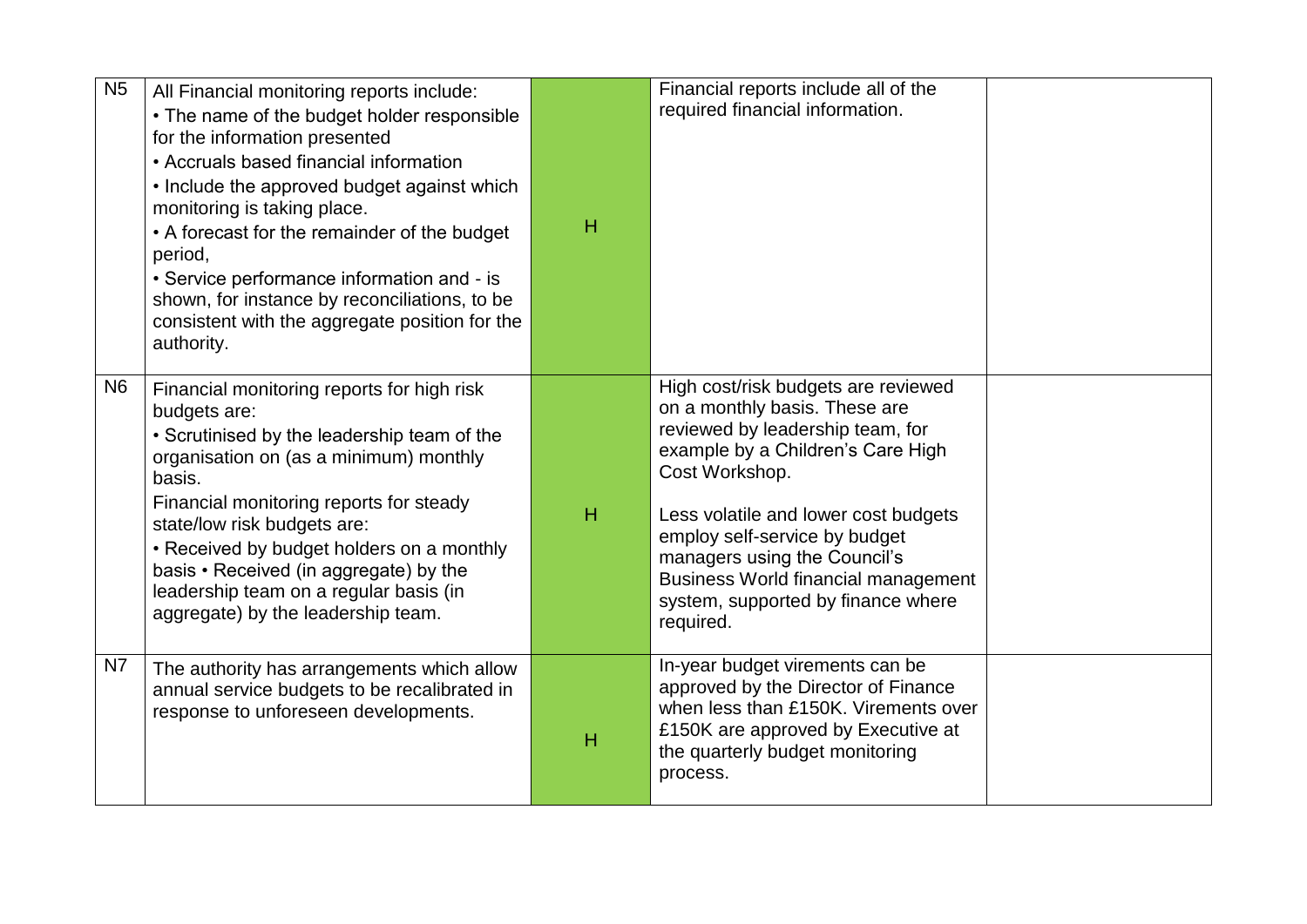| N <sub>8</sub> | There are appropriate arrangements in place<br>for reporting and managing the financial<br>performance of each of the organisation's<br>delivery partnerships and collaborative<br>arrangements. | H | There are appropriate arrangements<br>in place for reporting and managing<br>the financial performance of each of<br>the Council's delivery partnerships<br>and collaborative arrangements                                                                                                                                                                                                                                                                                         |  |
|----------------|--------------------------------------------------------------------------------------------------------------------------------------------------------------------------------------------------|---|------------------------------------------------------------------------------------------------------------------------------------------------------------------------------------------------------------------------------------------------------------------------------------------------------------------------------------------------------------------------------------------------------------------------------------------------------------------------------------|--|
| O:             | The leadership team monitors the elements<br>of its balance sheet which pose a significant<br>risk to its financial sustainability.                                                              |   |                                                                                                                                                                                                                                                                                                                                                                                                                                                                                    |  |
| O <sub>1</sub> | The authority has identified the elements of<br>its balance sheet that are most critical to its<br>financial sustainability.                                                                     | H | The Council has historically<br>considered its reserves position,<br>investments and borrowing, and debt<br>levels as most critical to its financial<br>sustainability.                                                                                                                                                                                                                                                                                                            |  |
| O <sub>2</sub> | The authority has put in place suitable<br>mechanisms to monitor the risk associated<br>with these critical elements of its balance<br>sheet.                                                    | H | Mechanisms are in place to monitor all<br>of these critical elements of the<br>balance sheet.<br>The monitoring of reserves is outlined<br>below.<br>Borrowing and investments and<br>Treasury Management are monitored<br>and reported as part as the quarterly<br>budget monitoring process, and by<br>regular reporting to the Corporate<br>Affairs and Audit Committee.<br>Debt levels are not specifically<br>included in the quarterly budget<br>monitoring reports, however |  |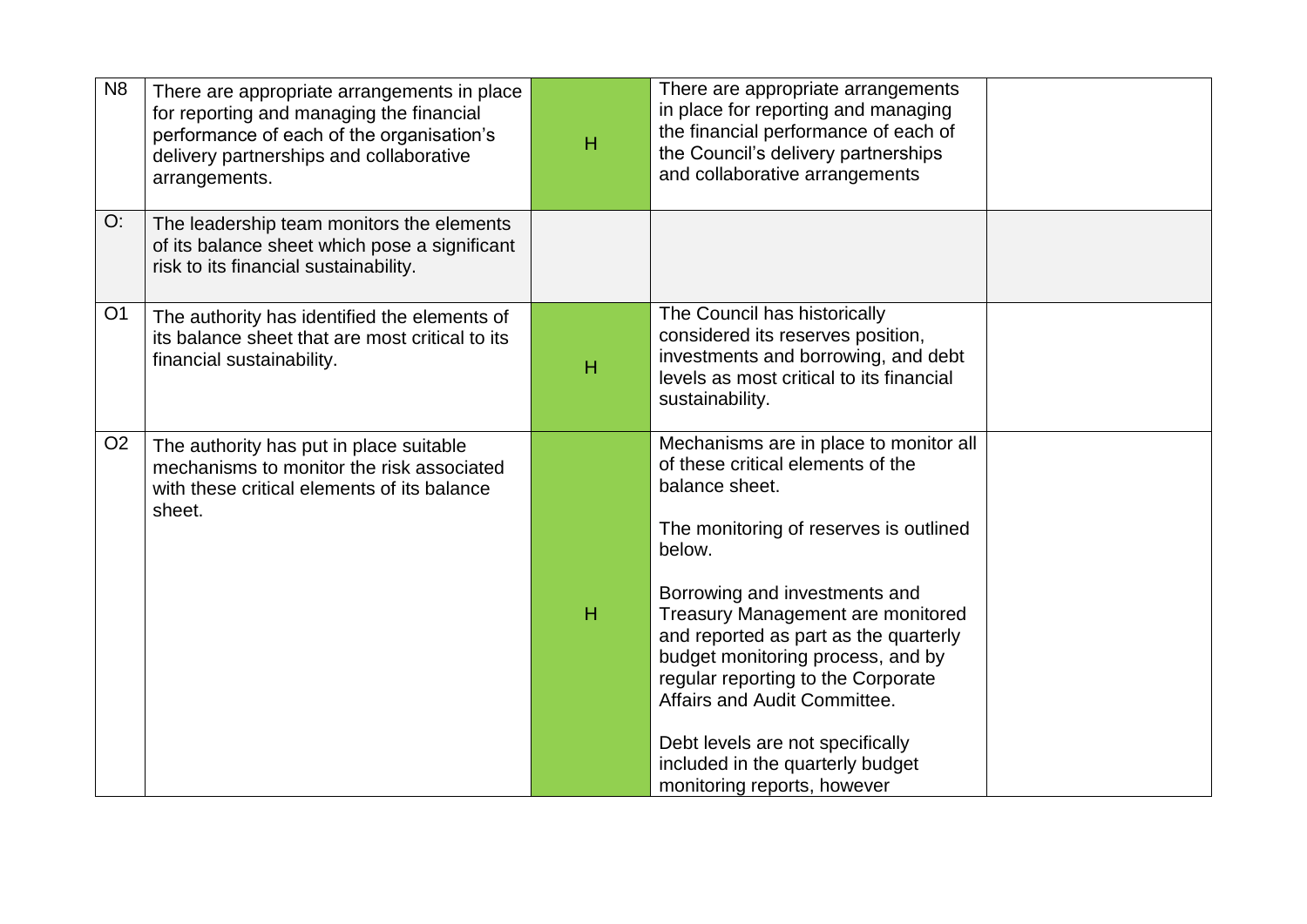|                |                                                                                                                                                                                               |   | provisions for bad debts are reviewed<br>on a quarterly basis. Also levels of<br>Council Tax, Business Rates debts<br>are monitored and reported as part of<br>the monthly performance monitoring.                                                                                                                                                                                                                                                |                                                                                                                    |
|----------------|-----------------------------------------------------------------------------------------------------------------------------------------------------------------------------------------------|---|---------------------------------------------------------------------------------------------------------------------------------------------------------------------------------------------------------------------------------------------------------------------------------------------------------------------------------------------------------------------------------------------------------------------------------------------------|--------------------------------------------------------------------------------------------------------------------|
| O <sub>3</sub> | The authority reports unplanned use of its<br>reserves to the leadership team in a timely<br>manner                                                                                           | H | Forecast use/contribution of/to<br>reserves is reported on a quarterly<br>basis to the Leadership Management<br>Team, and the Executive as part of<br>the quarterly budget monitoring report.<br>This highlights any changes to<br>planned use/contribution to balances<br>as well as movements in budgeted<br>contributions to/from earmarked<br>reserves. This then feeds into any<br>MTFP refresh, along with intelligence<br>about key risks. |                                                                                                                    |
| O <sub>4</sub> | Management accounts include either a full<br>balance sheet or an appropriate level of<br>balance sheet information to meet business<br>needs and evidence of monitoring of<br>material items. | M | Reporting is currently only made on<br>the critical elements of the balance<br>sheet. Other assets and liabilities are<br>not routinely reported on. It should be<br>reviewed whether other major balance<br>sheet items can be made more visible<br>in quarterly budget monitoring reports.                                                                                                                                                      | Consider if other major<br>balance sheet items can<br>be visible in the quarterly<br>budget monitoring<br>reports. |
| O <sub>5</sub> | Cash flow is managed through application of<br>Treasury Management in the Public<br>Services: Code of Practice and Cross-<br>Sectoral Guidance Notes (CIPFA, 2017).                           | н | Robust and comprehensive treasury<br>management processes, mitigating<br>risk, adhering to the Treasury<br>management guidance required.                                                                                                                                                                                                                                                                                                          |                                                                                                                    |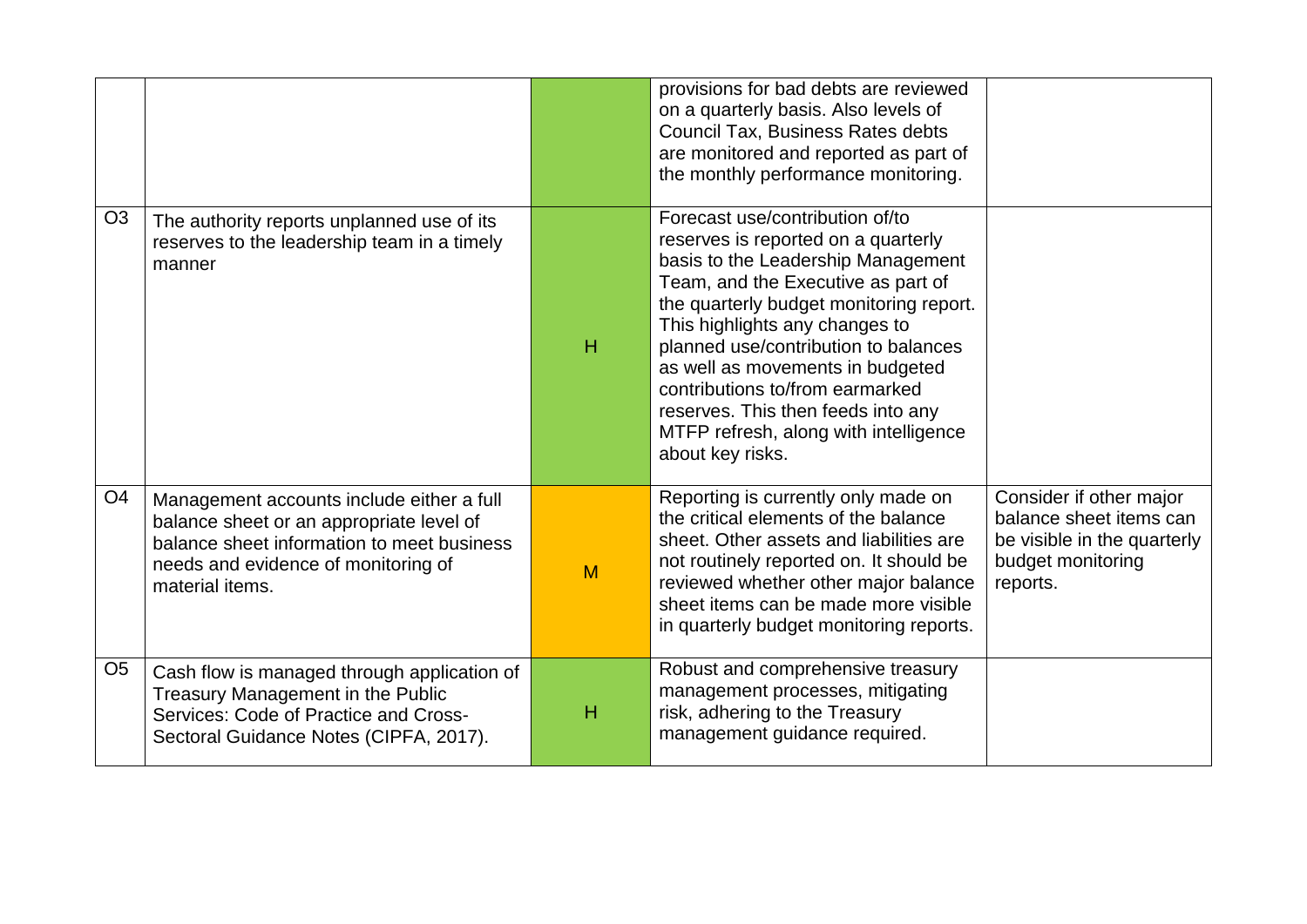|                                                                                                                                                                                                                                                                                                                                                                                                                                                                                                                                                                                                                                                                                                                                                                                                                                                                                                                                         |   | Prudential Code requirements are<br>adhered to in order to provide the risk                                                                                                                                                                                                                                                                                                                                                                                                                                                                                                                                                                                                                                                                                                        |                                  |
|-----------------------------------------------------------------------------------------------------------------------------------------------------------------------------------------------------------------------------------------------------------------------------------------------------------------------------------------------------------------------------------------------------------------------------------------------------------------------------------------------------------------------------------------------------------------------------------------------------------------------------------------------------------------------------------------------------------------------------------------------------------------------------------------------------------------------------------------------------------------------------------------------------------------------------------------|---|------------------------------------------------------------------------------------------------------------------------------------------------------------------------------------------------------------------------------------------------------------------------------------------------------------------------------------------------------------------------------------------------------------------------------------------------------------------------------------------------------------------------------------------------------------------------------------------------------------------------------------------------------------------------------------------------------------------------------------------------------------------------------------|----------------------------------|
|                                                                                                                                                                                                                                                                                                                                                                                                                                                                                                                                                                                                                                                                                                                                                                                                                                                                                                                                         |   |                                                                                                                                                                                                                                                                                                                                                                                                                                                                                                                                                                                                                                                                                                                                                                                    |                                  |
| Section 7 - External financial reporting                                                                                                                                                                                                                                                                                                                                                                                                                                                                                                                                                                                                                                                                                                                                                                                                                                                                                                |   |                                                                                                                                                                                                                                                                                                                                                                                                                                                                                                                                                                                                                                                                                                                                                                                    |                                  |
| The chief finance officer has personal<br>responsibility for ensuring that the statutory<br>accounts provided to the local authority<br>comply with the Code of Practice on Local<br>Authority Accounting in the United Kingdom.<br>This includes the following :<br>The authority's leadership team is aware of<br>the CFO's responsibilities in terms of the<br>preparation of the annual financial<br>statements.<br>The authority's CFO is aware of their<br>responsibilities in terms of the preparation<br>of the annual financial statements.<br>These responsibilities are included in the<br>$\bullet$<br>CFO's role description, personal objectives<br>and other relevant performance<br>management mechanisms.<br>The authority's financial statements have<br>hitherto been prepared on time and in<br>accordance with the requirements of the<br>Code of Practice on Local Authority<br>Accounting in the United Kingdom. | H | The authority's leadership team and<br>the CFO are aware of the CFO's<br>responsibilities in terms of the<br>preparation of the annual financial<br>statements.<br>These responsibilities form part of the<br>CFO's role description and personal<br>objectives.<br>The authority's financial statements<br>have been prepared on time and in<br>accordance with the requirements of<br>the Code of Practice on Local<br>Authority Accounting in the United<br>Kingdom, and have been consistently<br>given an unqualified opinion by<br>external auditors.<br>The annual accounts are reviewed<br>and signed by the Director of Finance.<br>The accounts are presented in a<br>format for users to understand the<br>Council's financial performance,<br>positon, and cash flows. |                                  |
|                                                                                                                                                                                                                                                                                                                                                                                                                                                                                                                                                                                                                                                                                                                                                                                                                                                                                                                                         |   |                                                                                                                                                                                                                                                                                                                                                                                                                                                                                                                                                                                                                                                                                                                                                                                    | management of treasury activity. |